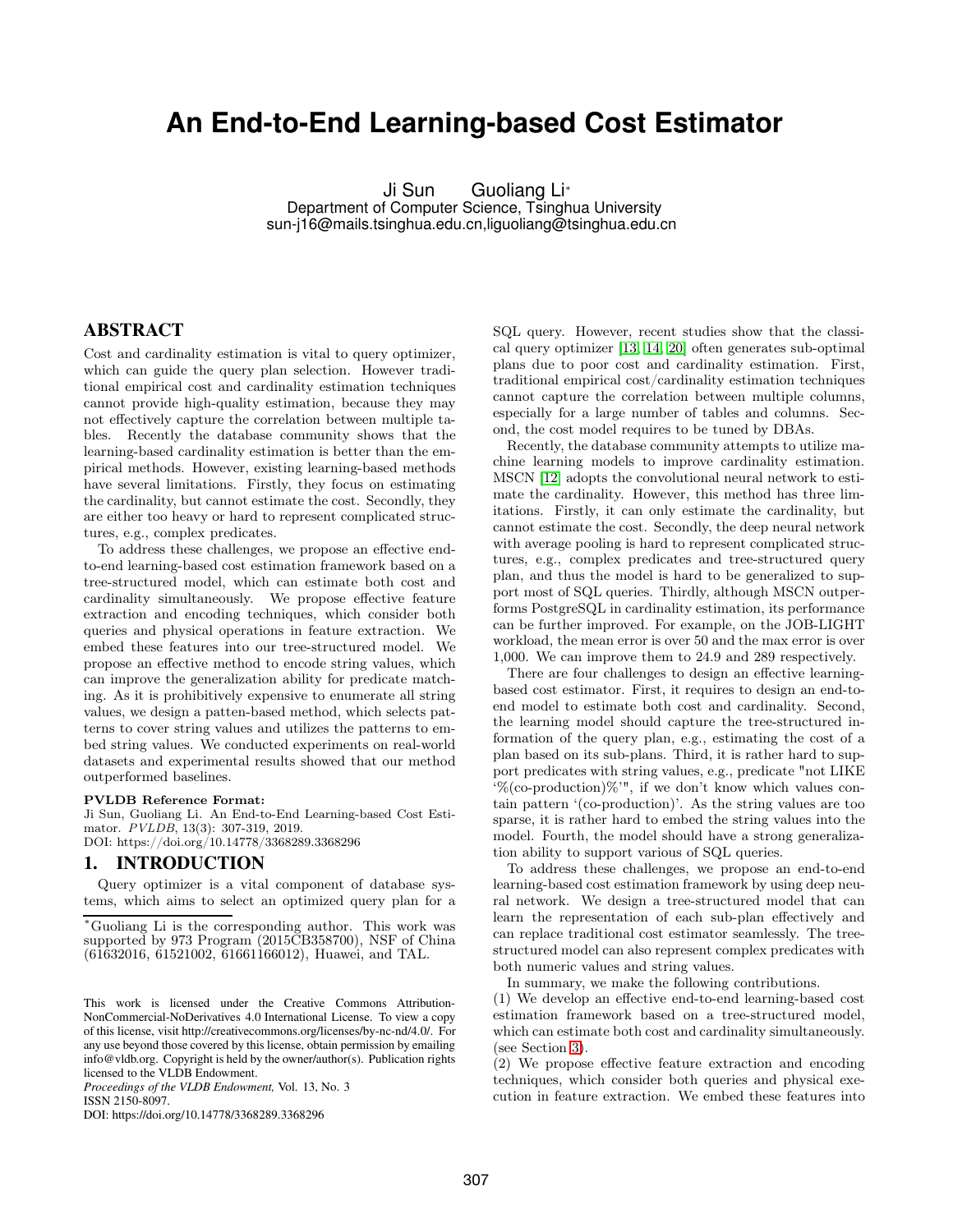our tree-structured model, which can estimate the cost and cardinality utilizing the tree structure (see Section [4\)](#page-3-0).

(3) For predicates with string values, we propose an effective method to encode string values for improving the generalization ability. As it is prohibitively expensive to enumerate all possible string values, we design a pattern-based method, which selects patterns to cover string values and utilizes the patterns to embed the string values (see Section [5\)](#page-6-0).

(4) We conducted experiments on real-world datasets, and experimental results showed that our method outperformed existing approaches (see Section [7\)](#page-8-0).

#### 2. RELATED WORK

Traditional Cardinality Estimation. Traditional cardinality estimation techniques can be broadly classified into three classes. The first is histogram-based methods [11]. The core idea is to divide the cell values into equal depth or equal width buckets, keep the cardinality of each bucket, and estimate the cardinality according to the buckets. The method is easy to implement and has been widely used in commercialized databases. However, it is not effective to estimate the correlations between different columns. The second is sketching, which aims to solve distinct cardinality estimation problem, including FM [\[7\]](#page-12-1), MinCount [\[1\]](#page-12-2), LinearCount [28], LogLog [5], HyperLogLog [\[6\]](#page-12-3). The basic idea first maps the tuple values to bitmaps, then counts the continuous zeros or the number of hitting for each position, and finally infers the approximate number of distinct values. These methods can estimate the distinct number of rows for each dataset effectively. However, they are not suitable for estimating range query. The third is sampling-based methods [\[18,](#page-12-4) 26, [30,](#page-12-5) 14]. These methods utilize the data samples to estimate the cardinality. In order to address the sample vanishing problem (valid samples decrease rapidly for joins), [14] proposed index-based sampling. Sampling methods improve the accuracy of cardinality estimation, but they bring space overhead and only be adopted by in-memory database like HyPer [25]. Another limitation of this method is 0-tuple problem, i.e., when a query is sparse, if the bitmap equals to 0, the sample is invalid.

Traditional Cost Model. Traditional cost estimation is estimated by combining multiple factors like cost of sequential page fetch, cost of random page fetch, cost of CPU cost of processing a tuple and cost of performing operation. Firstly, these factors are highly correlated to the cardinality of data affected by the query. Secondly, the weight of each factor has to be tuned. There are some works focusing the cost model tuning [\[29,](#page-12-6) [19,](#page-12-7) 13], and [13] conducted experiments on the IMDB dataset to show that cardinality estimation is much more crucial than the cost model for cost estimation and query optimization.

Learning-based Cardinality Estimation. The database community starts to solve this problem by using learningbased method like statistic machine learning or deep neural network. The first learning based work on cardinality estimation [21] first classifies queries according to the query structure (join condition, attributes in predicates etc.), and then trains a model on the values of the predicates, but the model is ineffective to train on unknown structured query. The state-of-the-art method [12] trains a multi-set convolutional network on queries, but this method is not suitable for query optimization, because the query-based encoding is too tricky when optimizing on a tree structure, and the

<span id="page-1-1"></span>

Figure 1: Comparison of Traditional Cost Estimation and Learning-based Cost Estimation.

generalization is limited. [27] proposed a vision of training representation for the join tree with reinforcement learning. Yang et al [31] proposed deep likelihood models to capture the data distribution of multiple attributes, but it focused on cardinality estimation on single tables. Marcus et al [22] proposed an end-to-end learning-based optimizer, but their focus is not to estimate the cost and they utilize the cost to select a good query plan.

Machine Learning for Database. Many machine learning techniques have recently proposed for optimizing databases [\[15\]](#page-12-8), e.g., learned join order selection [\[32\]](#page-12-9), knob tuning [16, 33], performance prediction [\[2,](#page-12-10) [29,](#page-12-6) [17,](#page-12-11) [8,](#page-12-12) [34\]](#page-12-13), but they all require experts to select the features according to operation properties. A deep learning based approach [23] is also proposed.

#### <span id="page-1-0"></span>3. OVERVIEW OF COST ESTIMATOR

Cost estimation is to estimate the execution cost of a query plan, and the estimated cost is used by the query optimizer to select physical plans with low cost. Cardinality estimation is to estimate the number of tuples in the result of a (sub)query. In this section we propose the system overview of cost and cardinality estimation.

Traditional databases estimate the cost and cardinality using statistics. For filter operations, cardinality estimator (e.g., PostgreSQL, DB2) estimates the cardinality using the histograms; for join operations, the cardinality is estimated by empirical functions with selectivity of joined tables (nodes) as variables. In Figure [1,](#page-1-1) the numbers on top of each node are estimated cardinality and real cardinality. We find that there exist large errors in traditional methods.

In general, we can effectively estimate the cardinality for leaf nodes (like Scan) by using the histogram; however, the error would be very large for joins because of the correlations between tables. Usually the more joins are, the larger error is. Unlike traditional cost estimation methods, our learning-based model can learn the correlation among multiple columns and tables, and the representation can retain accurate information on distribution of results even for the queries with dozens of operations.

Moreover, the query plan is a tree structure, and the plan is executed in a bottom-up manner. Intuitively, the cost/ cardinality of a plan should be estimated based on its subplans. To this end, we design a tree-structured model that matches the plan naturally, where each model can be composed of some sub-models in the same way as a plan is made up of sub-plans. We use the tree-structured model to estimate the cost/cardinality of a plan in a bottom-up manner. Learning-based Cost Estimator. The end-to-end learning-based tree-structured cost estimator includes three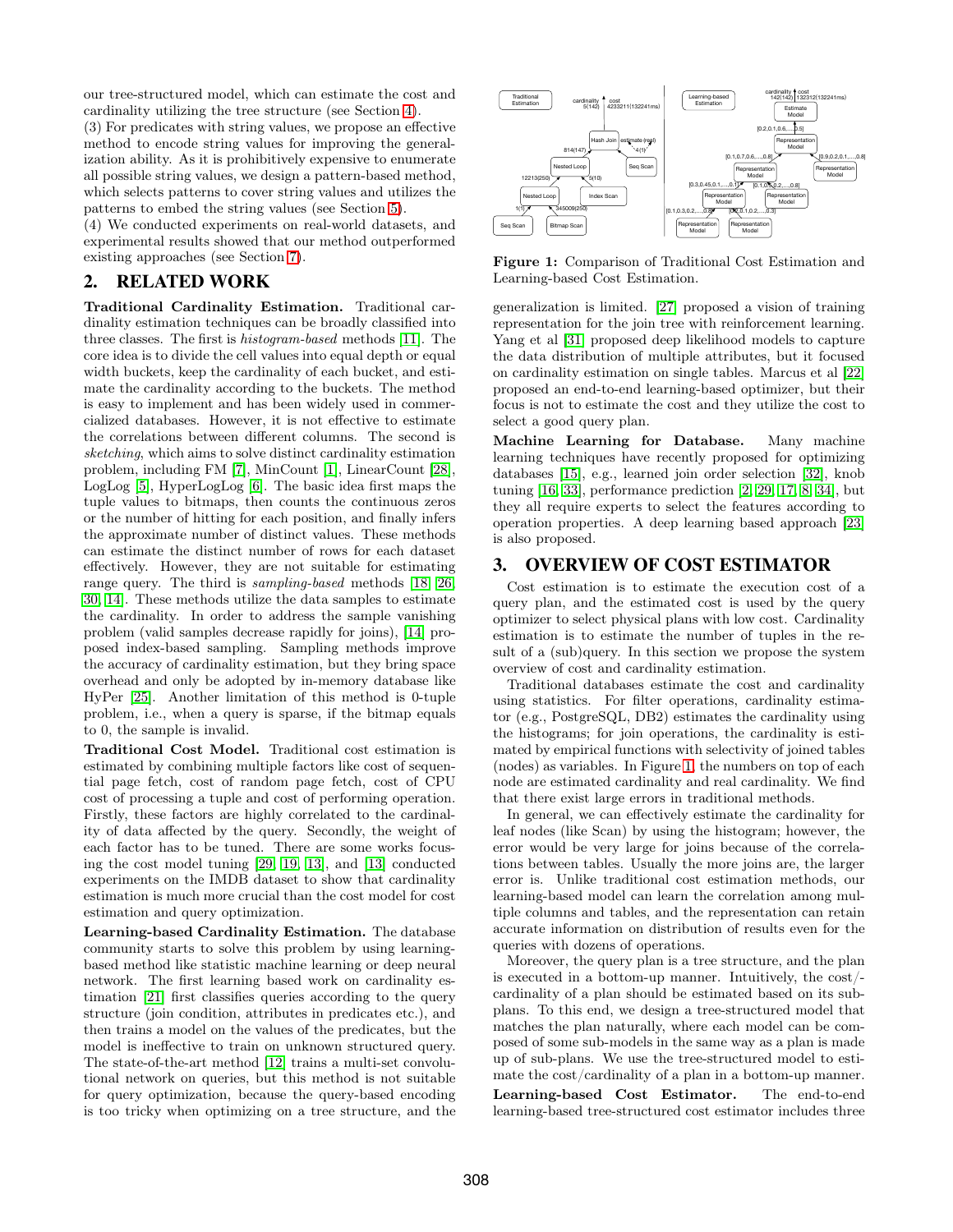<span id="page-2-1"></span><span id="page-2-0"></span>

Figure 3: Running Example of query plan encoding (padding means filling up the corresponding blocks with zeros)

main components, including training data generator, feature extractor, and tree-structured model, as shown in Figure [2.](#page-2-0) 1) Training Data Generator generates training data as follows. It first generates some queries according to the potential join graph of the dataset and the predicates in the workload (see Section [4.3](#page-5-0) for details). Then for each query, it extracts a physical plan by the optimizer and gets the real  $\cot$  cost/cardinality. A training data is a triple  $\langle a$  physical plan, the real cost of the plan, the real cardinality of the plan $\mathcal{L}$ .

2) Feature Extractor extracts useful features from the query plan, e.g., query operation and predicates. Each node in the query plan is encoded into feature vectors and each vector is organized into tensors. Then the tree-structured vectors are taken as input of the training model. For simple features, we can encode them by using one-hot vector or bitmap. While for complicated features, e.g., LIKE predicate, we encode each tuple  $\langle$  column, operator, operand $\rangle$  into vectors, by using a one-to-one mapping (see Section [4.1\)](#page-3-1).

3) Tree-structured Model defines a tree-structured model which can learn representations for the (sub)plans, and the representations can be used in cost and cardinality estimation. The model is trained based on the training data, stores the updated parameters in the model, and estimates cost and cardinality for new query plans.

4) Representation Memory Pool stores the mapping from sub-plans to their representations when processing a query. For example, when the optimizer optimizes query A

 $\bowtie$  B  $\bowtie$  C  $\bowtie$  D by using dynamic programming, it must know the cost of  $\{A, B, C, D, A \bowtie B, B \bowtie C, C \bowtie D, A \bowtie (B \bowtie A)\}$  $(C), (A \bowtie B) \bowtie C, (B \bowtie C) \bowtie D, B \bowtie (C \bowtie D), \cdots$ . When evaluating  $A \bowtie (B \bowtie C)$ , the representations of sub-plans  $B \bowtie C$  and A can be extracted from the memory pool directly without re-calculating. Note that we only keep the mappings of the current query and the mappings will be removed when the query is processed.

Workflow. For offline training, the training data are generated by Training Data Generator, which are encoded into tensors by Feature Extractor. Then the training data is fed into the Training Model and the model updates weights by back-propagating based on current training loss. The details of model training is discussed in Section [4.3.](#page-5-0)

For online cost estimation, when the query optimizer asks the cost of a plan, Feature Extractor encodes it in a up-down manner recursively. If the sub-plan rooted at the current node has been evaluated before, it extracts representation from Representation Memory Pool, which stores a mapping from a query plan to its estimated cost. If the current subplan is new, Feature Extractor encodes the root and goes to its children nodes. We input the encoded plan vector into Tree-structured Model, and then the model evaluates the cost and cardinality of the plan and returns them to the query optimizer. Finally, the estimator puts all the representations of 'new' sub-plans into Representation Memory Pool.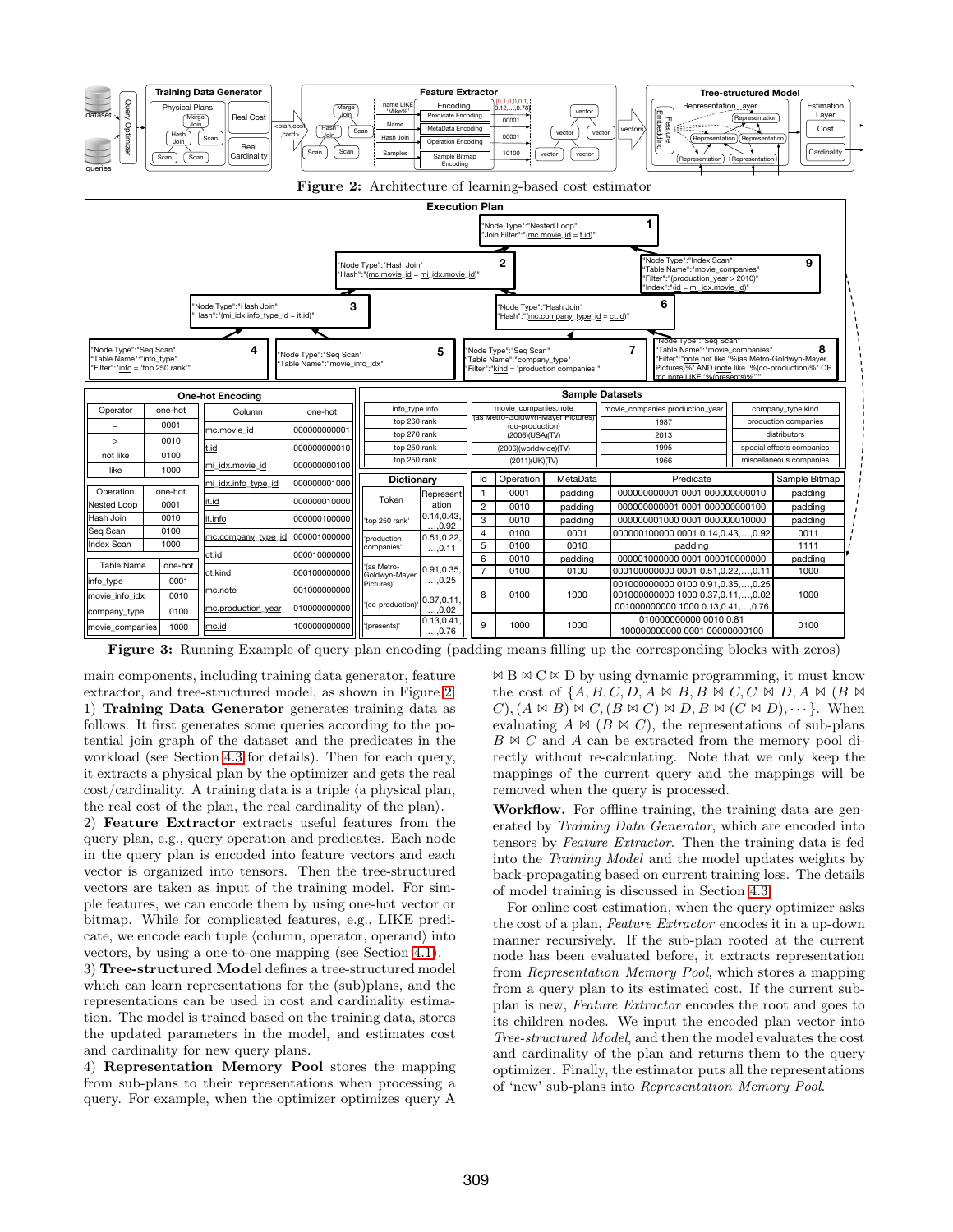Table 1: Main Plan Operations

| Operation | Features                                                                      |
|-----------|-------------------------------------------------------------------------------|
| Aggregate | $\overline{[Operator, Name_{keys}]}$                                          |
| Sort      | $[Operator, Name_{keys}]$                                                     |
| Join      | $[Operator, Predictate_{join}]$                                               |
| Scan      | $[Operator, Name_{table}, Name_{index},$<br>$Predict_{filter}, SampleBitmap]$ |

Figure [3](#page-2-1) shows a running example of feature encoding for a plan extracted from the JOB workload. The plan is encoded as a vector using the one-hot encoding scheme, which considers both query and database samples. Then the vectors are taken as an input of the training model.

#### <span id="page-3-0"></span>4. TREE-BASED LEARNING MODEL

In this section, we introduce a tree-structured deep neural network based solution for end-to-end cost estimation. We first introduce feature extraction in Section [4.1,](#page-3-1) and then discuss model design in Section [4.2.](#page-3-2) Finally we present the model training in Section [4.3.](#page-5-0)

#### <span id="page-3-1"></span>4.1 Feature extraction and encoding

We first encode a query node as a node vector, and then transform the node vectors into a tree-structured vector.

There are four main factors that may affect the query cost, including the physical query operation, query predicate, meta data, and data. Next we discuss how to extract these features and encode them into vectors.

Operation is the physical operation used in the query node, including Join operation (e.g., Hash Join, Merge Join, Nested Loop Join); Scan operation (e.g., Sequential Scan, Bitmap Heap Scan, Index Scan, Bitmap Index Scan, Index Only Scan); Sort operation (e.g., Hash Sort, Merge Sort); Aggregation operation (e.g., Plain Aggregation, Hash Aggregation). These operations significantly affect the cost. Each operation can be encode as a one-hot vector. Figure [3](#page-2-1) shows the one-hot vectors of different operations.

Predicate is the set of filter/join conditions used in a node. The predicate may contain join conditions like 'movie.movie  $id = mi$  idx.movie  $id'$  or filter conditions like 'production year  $> 1988$ '. Besides the *atomic predi*cates with only one condition, there may exist compound predicates with multiple conditions, like 'production\_year  $>$  1988 AND production year  $<$  1993'. The predicates affect the query cost, because the qualified tuples will change after applying the predicates.

Each atomic predicate is composed of three parts, Column, Operator, and Operand. Operator and Column can be encoded as one-hot vectors. For Operand, if it is a numeric value, we encode it by a normalized float; if it is string value, we encode it with a string representation (see Section [5](#page-6-0) for details). Then the vector of an atomic predicate is the concatenation of the vectors for column, operator and operand. Table [2](#page-3-3) shows the vector of each predicate.

For a compound predicate, we first generate a vector for each atomic predicate and then transfer multiple vectors into a vector using a one-to-one mapping strategy. There are multiple ways to transfer a tree structure to a sequence in a one-to-one mapping, and here we take the depth first search (DFS) as an example. We first transfer the nodes to a sequence using DFS, and then concatenate the vectors following the sequence order. Figure [4](#page-4-0) shows an example of encoding a compound predicate. We transfer the nodes into a sequence in the visited order, where the solid lines with

Table 2: Features of Condition Operators

<span id="page-3-3"></span>

| Operators      | Features                        |
|----------------|---------------------------------|
| and/or/ $not$  | [Operator]                      |
| / $=$ /! $=$ / | [Operator, Column, Operational] |

arrow represent forward search, and each dotted line represents one step backtracking. We append an empty node to the end of sequence for each dotted line. Thus, we can encode each distinct complex predicate tree as a unique vector and the compound predicate can be encoded as a tensor.

MetaData is the set of columns, tables and indexes used in a query node. We use a one-hot vector for columns, tables, and indexes respectively. Then the meta node vector is a concatenation of column vectors, table vectors and index vectors. (Note that a node may contain multiple tables, columns and indexes, and we can compute the unions of different vectors using the OR semantic.) We encode both meta data and predicate, because some nodes may not contain predicates. Figure [3](#page-2-1) shows an example.

Sample Bitmap is a fix-sized 0-1 vector where each bit denotes whether the corresponding tuple satisfies the predicate of the query node. If the data tuple matches the predicate, the corresponding bit is 1; 0 otherwise. This feature is only included in single nodes with predicates. As it is expensive to maintain a vector for all tuples, we select some samples for each table and maintain a vector for the samples. Figure [3](#page-2-1) shows an example of encoding sample data.

After encoding each node in the plan, we need to encode the tree-structured plan into a vector using a one-to-one mapping strategy. We also adopt the DFS method in the same ways as encoding compound predicates.

#### <span id="page-3-2"></span>4.2 Model Design

Our model is composed of three layers, embedding layer, representation layer and estimation layer as shown in Figure [5.](#page-4-1) Firstly, feature vectors in each plan node are large and sparse, we should condense them and extract highdimensional information of features, and thus the embedding layer embeds the vector for each plan node. Secondly, the representation layer employs a tree-structured model, where each node is a representation model and the tree structure is the same as the plan. Each representation model learns two vectors (global vector and local vector) for the corresponding sub-plan, where the global vector captures the information of the sub-plan rooted at the node and the local vector captures the information of the node. Node that each representation model learns the two vectors based on the vectors of its two children and the feature vector of the corresponding node. Finally, based on the vectors of the root node, estimation layer estimates the cost and cardinality.

#### *4.2.1 Embedding Layer*

The embedding layer embeds a sparse vector to a dense vector. As discussed in Section [4.1,](#page-3-1) there are 4 types of features, Operation, Metadata, Predicate and Sample Bitmap. Operation is a one-hot encoding vector, and Metadata and Sample Bitmap are bitmap vectors. We use a one-layer fully connected neural network with ReLU activator to embed these three vectors. However, the structure of the Predicate vector is complicated because it contains multiple AND/OR semantics, and we design an effective model to learn the representation of predicates.

Our goal is to estimate the number of tuples that satisfy a predicate. For an atomic predicate, we can directly use the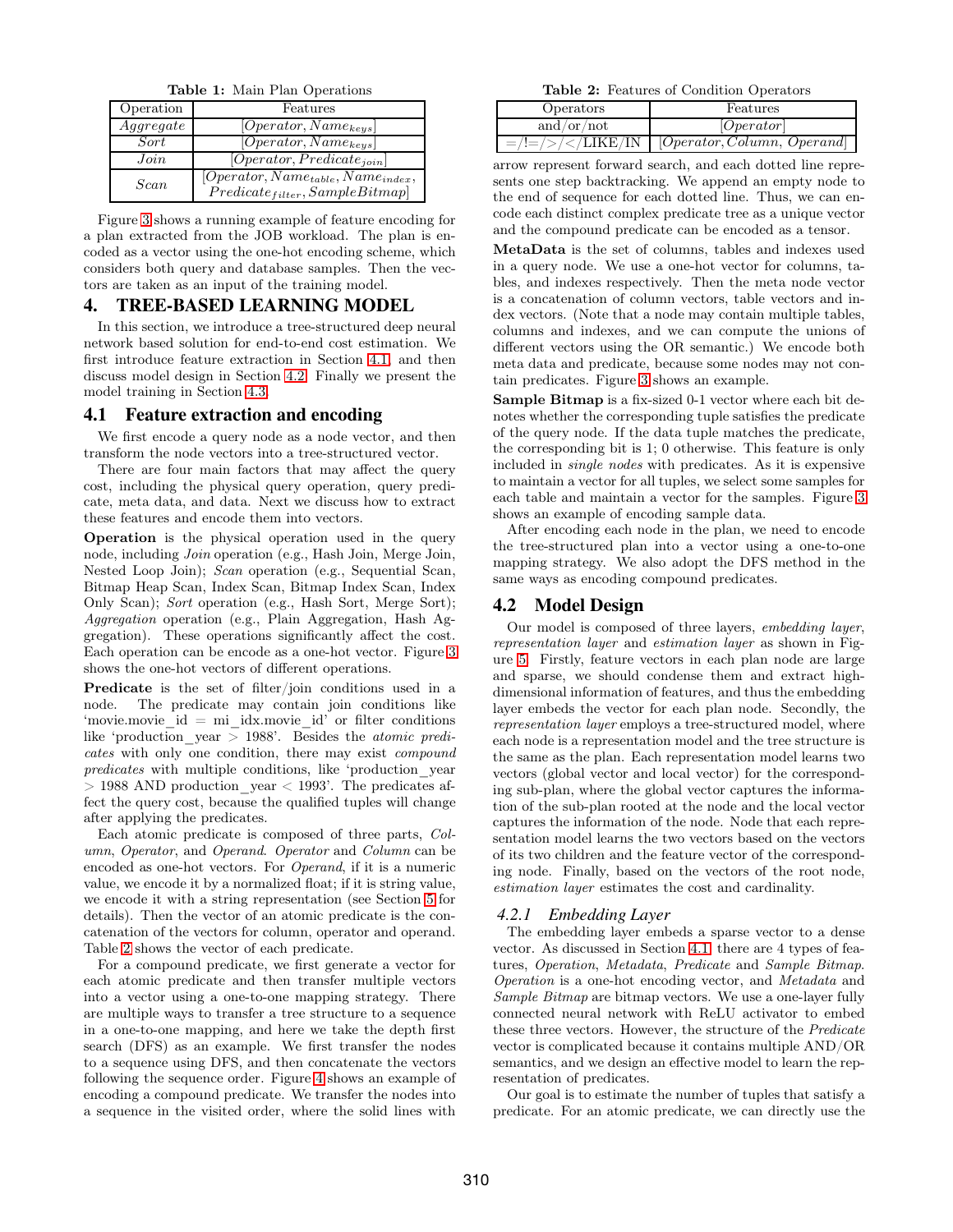<span id="page-4-1"></span><span id="page-4-0"></span>



vector. But for a compound predicate with multiple conditions, we need to learn the semantic of the predicates and the distribution of the results after applying the predicates on the dataset.

Consider a compound predicate with two atomic predicates using the AND semantic. We can estimate the number of results satisfying the predicate by the minimum number of estimated results satisfying the atomic predicates. Thus we use the min pooling layer to combine the two atomic predicates. Consider a compound predicate with two atomic predicates using the OR semantic. We can estimate the number of results satisfying the predicate by the maximum number of estimated results satisfying the atomic predicates. Thus we use the max pooling layer to combine the two atomic predicates.

In this way, we use a tree pooling to encode a predicate, where the tree structure is the same as the predicate tree structure. Particularly, the leaf node is a fully connected neural network, the OR semantic is replaced with the max pooling layer and the AND semantic is replaced with the min pooling layer. The advantages of this model are two folds. The first is that only the leaf nodes need to be trained so that it's easy to do efficient batch training. The second is that this model converges faster and performs better.

Figure [4](#page-4-0) shows a compound predicate and its embedded model. For leaf nodes, we use a fully connected neural network. For conjunction nodes, we use max pooling layer for 'OR' and min pooling layer for 'AND' which meet the semantic of 'AND' and 'OR'.

Predicate Embedding Layer: LSTM vs Min-Max-Pooling. We can also use LSTM as the predicate embedding layer. However, LSTM cannot represent the semantic of predicates explicitly. We compare them in Section [7.2.](#page-8-1)

Embedding Formulation. We denote features Operation, Metadata, Predicate and Sample Bitmap of node<sub>t</sub> as  $O_t$ ,  $M_t$ ,  $P_t$ ,  $B_t$  respectively, and we denote each node of feature *Predicate* as  $P_t$  with  $P_t^l$  as its left child and  $P_t^r$  right child. Embedding Model can be formalized as below. E is the embedding output.  $W$  is the weight of a fully connected neural network. b is a bias.

$$
E = [embed(O_t), embed(M_t), embed(B_t), embed(P_t)]
$$
  
embed(O\_t) = ReLU(W<sub>o</sub> · O<sub>t</sub> + b<sub>o</sub>)  
embed(M<sub>t</sub>) = ReLU(W<sub>m</sub> · M<sub>t</sub> + b<sub>m</sub>)  
embed(B<sub>t</sub>) = ReLU(W<sub>b</sub> · B<sub>t</sub> + b<sub>b</sub>)  
embed(P<sub>t</sub>) =   
q min(embed(P<sub>t</sub><sup>t</sup>), embed(P<sub>t</sub><sup>r</sup>)) P<sub>t</sub> = and,  
embed(P<sub>t</sub>) =   
q max(embed(P<sub>t</sub><sup>t</sup>), embed(P<sub>t</sub><sup>r</sup>)) P<sub>t</sub> = or,  
W<sub>p</sub> · P<sub>t</sub> + b<sub>p</sub> P<sub>t</sub> = expr.

where  $type(P_t)$  is the type of a node, which includes AND, OR, and a predicate expression.

#### *4.2.2 Representation Layer*

Cost estimation has two main challenges – information vanishing and space explosion. First, it is easy to estimate the cost for simple operations, e.g., estimating the cost of a filtering predicate on a single table, but it is rather hard to estimate the cost of joining multiple tables, because the join space is large and the joined tuples are sparse. In other words, in leaf nodes, we can capture much information for single table processing. But for upper nodes in the query plan, the correlation among nodes may be lost and this is the information vanishing problem. Second, to retain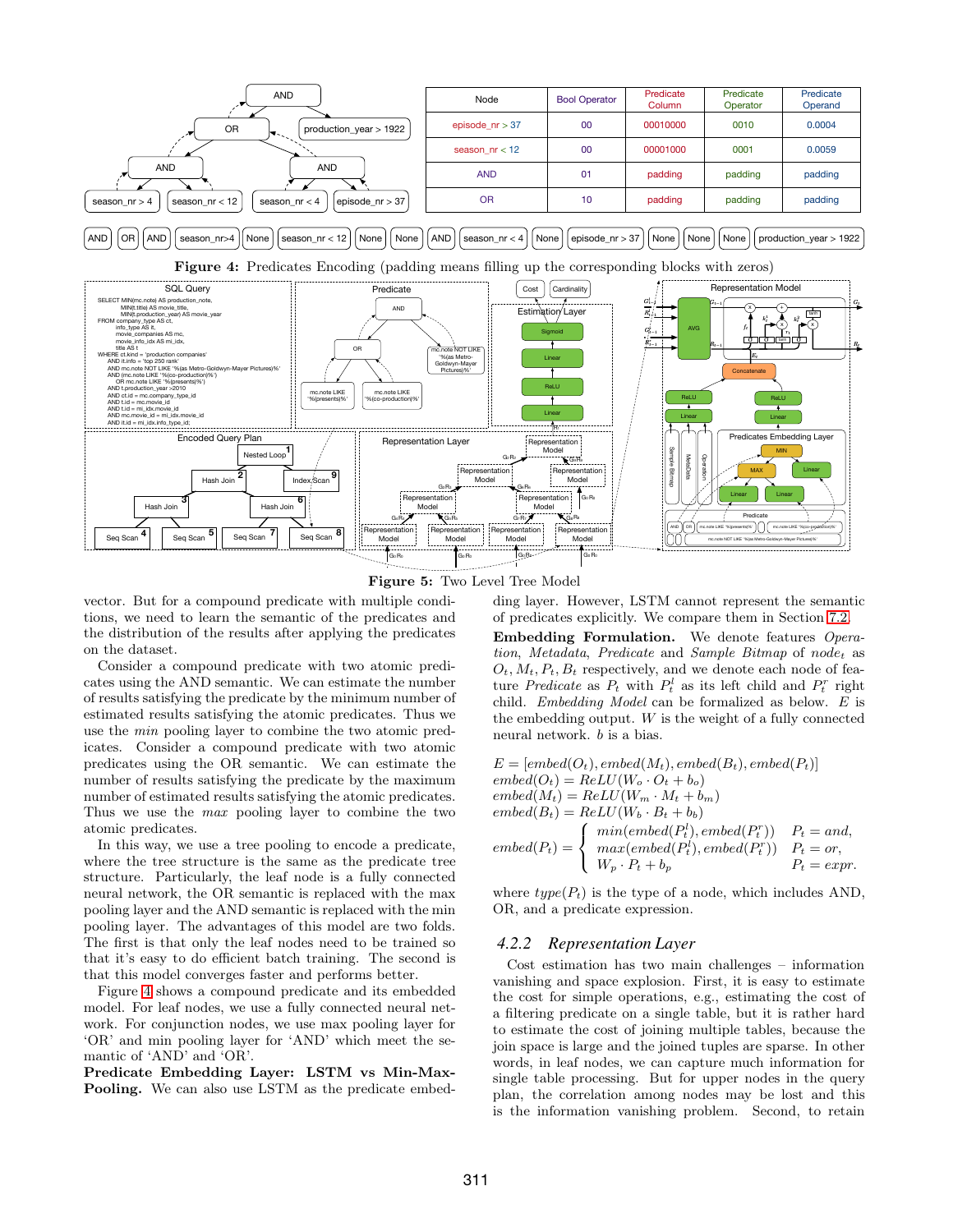enough information to capture the correlations among tables, it requires to store much more space and intermediate results. But the space grows exponentially and becomes prohibitively expensive for a large number of tables. This is the space explosion problem.

Representation layer aims to address these two problems, by capturing the global cost information from leaf nodes to the root and avoiding information loss (e.g., correlation between columns). The representation layer trains representation for sub-plan recursively, instead of using data sketch to represent intermediate results of sub-plans. The representation layer uses the representation vector learned from features to represent results of sub-plans. As Figure [5](#page-4-1) shows, all the units in this layer are neural networks in the same structure and share common parameters and we call these units as representation models. Each representation model has three inputs, the *embedding vector*  $E$ , the representation vector  $[G_{t-1}^l, R_{t-1}^l]$  of its left child, and the representation vector  $[G_{t-1}^r, R_{t-1}^r]$  of its right child. (Note that for leaf nodes, we use zero vectors as their children vectors.) The output is  $[G_t, R_t]$ .

The most important design issue in this layer is the choice of recurrent neural network. As a joint network of the treestructured model, it decides which information to be passed over. A naive implementation is using fully connected neural network which takes as input the concatenate of local transformed features and its children's output. However, the lost information would never be utilized by upper nodes any more. Therefore, representation model with naive neural networks suffers from gradient vanishing and gradient explosion problems. Compared to deep neural network, LSTM cell can efficiently address these problems by using an extra information channel. The structure of LSTM cell is shown in Figure [5,](#page-4-1) where  $G_t$  is the channel for long memory, and  $f_t$  controls which information should be forgot in the long memory.  $k_t^1$  controls which information should be added into the long memory channel.  $k_t^2$  controls which information in the memory channel should be taken as the representation of the sub-plans. As  $G_t$  can be a path without any multiplication, LSTM avoids gradient vanishing. The forget gate of Sigmoid can help LSTM to address gradient explosion problem. The representation layer can be formalized as below:

$$
x_t = E
$$
  
\n
$$
G_{t-1} = (G_{t-1}^l + G_{t-1}^r)/2
$$
  
\n
$$
R_{t-1} = (R_{t-1}^r + R_{t-1}^r)/2
$$
  
\n
$$
f_t = Sigmoid(W_f \cdot [R_{t-1}, x_t] + b_f)
$$
  
\n
$$
k_t^1 = Sigmoid(W_{k_1} \cdot [R_{t-1}, x_t] + b_{k_1})
$$
  
\n
$$
r_t = tanh(W_r \cdot [R_{t-1}, x_t] + b_r)
$$
  
\n
$$
k_t^2 = Sigmoid(W_{k_2} \cdot [R_{t-1}, x_t] + b_{k_2})
$$
  
\n
$$
G_t = f_t \times G_{t-1} + k_t^1 \times r_t
$$
  
\n
$$
R_t = k_t^2 \times tanh(G_t)
$$

where  $E$  is the vector,  $W$  is a weight and  $b$  is a bias. Representation Layer: LSTM vs Fully Connected

Neural Network. We can use a two-layer fully connected neural network (TNN) as the representation layer. The network accepts the concatenation of children representations as input and outputs the representation for the current plan. However, TNN may suffer from gradient vanishing and explosion for complicated queries (see Section [7.2\)](#page-8-1).

#### *4.2.3 Estimation Layer*

The Estimation Layer is a two-layer fully connected neural network, and the activator is a ReLU function and the output layer is a sigmoid function to predict the normalized cardinality and cost. The output layer should be able to evaluate cost or cardinality for any sub-plan by its representation vector. This layer takes the representation  $R_t$  of the upper model in Representation Layer as input, and can be formalized as below:

$$
cost' = ReLU(W_{cost'} \cdot R_t + b_{cost'})
$$
  
\n
$$
card' = ReLU(W_{card'} \cdot R_t + b_{card'})
$$
  
\n
$$
cost = Sigmoid(W_{cost} \cdot cost' + b_{cost})
$$
  
\n
$$
card = Sigmoid(W_{card} \cdot card' + b_{card})
$$

As we need to estimate both cost and cardinality, we use multitask learning [4] in order to improve the generalization by using the domain information contained in the training signals of related tasks as an inductive bias. Parameter sharing is one of the most common implementation strategies for multitask learning, which means that we train several tasks simultaneously, and the models of these tasks share some network layers. Since the cost of the query plan is correlated to the cardinality of each node in the plan tightly, we train the cost estimation task and cardinality estimation task simultaneously. These two tasks share common embedding layer and representation layer and we expect these two layers to learn general representations for both tasks, and the estimation layer can extract cost and cardinality from representations respectively. In this way, the generality of the learning model is better than training on cost only task, and thus the model can achieve much better performance. Estimation Layer: Single vs Multiple. We can either learn cost only (Single) or cost-cardinality together (Multi). Multi-learning is better because the model can learn general representations for both tasks (see Section [7.3\)](#page-9-0).

#### <span id="page-5-0"></span>4.3 Training Model

Training Data Generation. First, given a dataset, we generate a join graph based on the primary keys (PK) and foreign keys (FK), where the nodes are tables and edges are PK-FK between two tables. Then according to the join graph, we select some joined tables. Next, we add some predicates for the selected jointed tables. To generate the predicates, we generate numeric expressions and string expressions as follows. For numeric expressions, we randomly select some columns with numeric type in the chosen tables and select a value for each column. Then we pick operators from  $\langle \rangle, \langle \rangle, =, ! =$  for each column. While for expressions with string values, we first pick operators from  $\dot{=}$ ,  $! =, LIKE, NOT~LIKE, IN$ , and then select strings from datasets. After generating expressions for each table, we aggregate these expressions into complex predicates by using the 'AND'/'OR' semantics. Next we obtain all the training SQL queries, and we get physical plans from DBMS by using plan analysis tools.

Loss Function. Our model trains cost and cardinality simultaneously. The loss function can be a linear combination of cost loss and cardinality loss, and the weight can be regarded as hyper-parameters. We try different loss weights in  $\{0.1, 0.2, 0.5, 1, 2, 5, 10\}$ , and pick the one with the lowest validation error by cross validation. In order to achieve high quality and accelerate convergence speed, we take the normalized true cardinality/cost as the targets. The loss functions are formalized as below: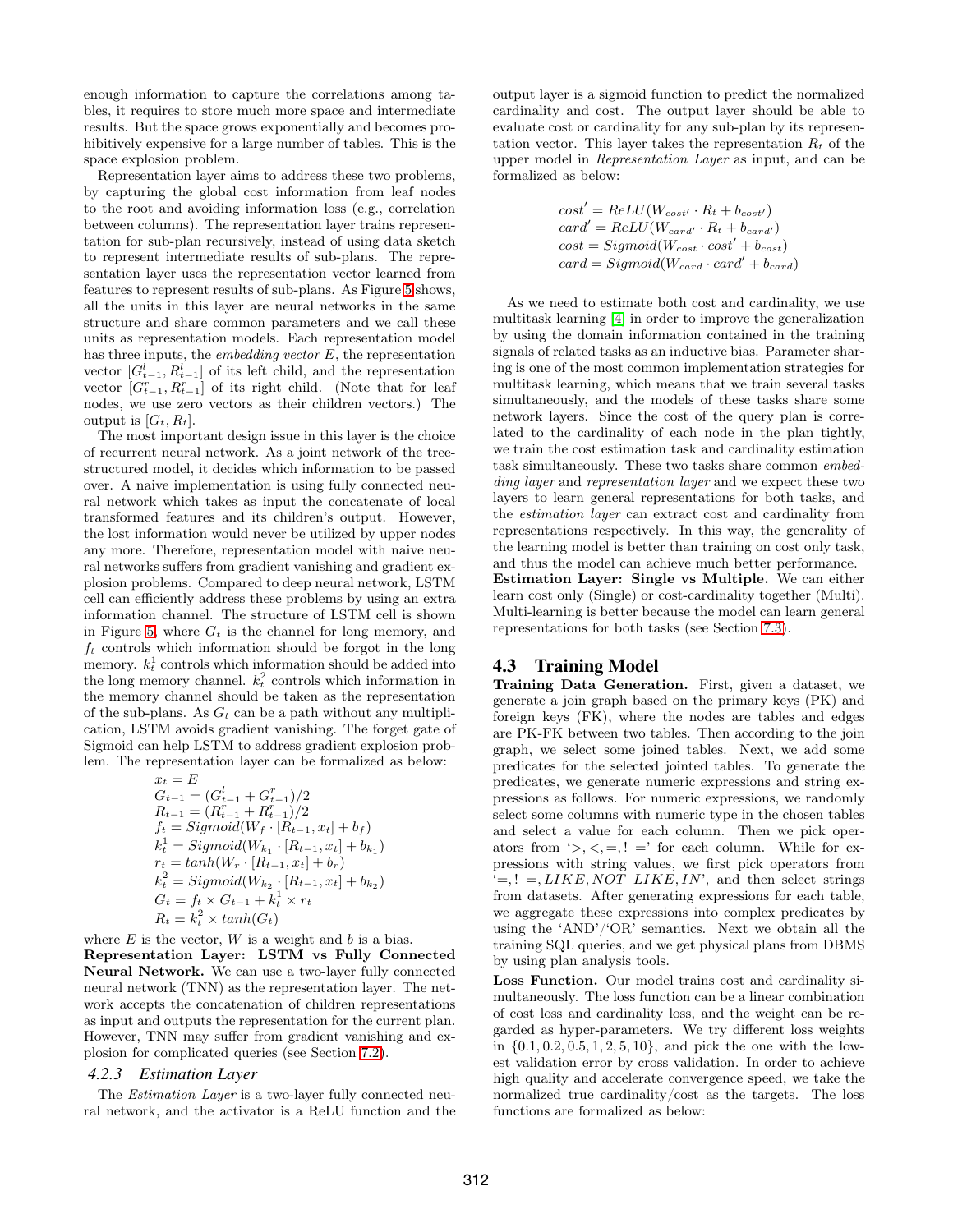$$
loss = \frac{1}{n} \sum_{i} (\omega \cdot qerror(cost_i, \hat{cost}_i) +
$$

$$
qerror(card_i, \hat{card}_i))
$$

$$
qerror(cost_i, \hat{cost}_i) = \frac{\max(cost_i, \hat{cost}_i)}{\min(cost_i, \hat{cost}_i)}
$$

$$
qerror(card_i, \hat{card}_i) = \frac{\max(card_i, \hat{card}_i)}{\min(card_i, \hat{card}_i)}
$$

where *n* is the number of training queries,  $cost_i$  and  $card_i$ are respectively the real cost and cardinality, and  $\hat{cost}_i$  and  $card_i$  are respectively the estimated cost and cardinality.

Batch Training. In a batch of training samples with size  $\mathcal{N}$ , let  $\mathcal D$  denote the maximum depth of the tree structure. We change the depth-first encoding into width-first encoding, where the input of each batch is organized hierarchically which means the first dimension of the nodes tensor equals to  $\mathcal D$  while not  $\mathcal N$ . An extra tensor is needed to represent the edge of different layers of trees where each element indicates positions of the left child and right child. For each time, the model batches nodes in certain level of encoded plan trees and trains them all at once. In this way, the model only needs to run LSTM cell for each level of trees  $(D \times)$  instead of running for each node, which reduces the training and evaluating time by  $\mathcal{O}(\frac{2^{\mathcal{D}}\mathcal{N}}{\mathcal{D}})$  times.

#### <span id="page-6-0"></span>5. STRING EMBEDDING

The distribution of numeric values can be learned, even though some values do not appear in the training data, because most numeric values are in a continuous space. For example, predicate  $production\_year \in [1990, 2000)$ can be inferred from *production* year  $\in$  [1990, 1995) and production  $year \in [1995, 2000)$ . However, string values are sparse and discrete, and thus hard to learn. So it is much harder to learn the predicates with string values than predicates with numeric values.

There are four intuitive ways to represent a predicate with string values, including one-hot, selectivity, sample bitmap, hash bitmap. The one-hot embedding maps a string to a bit in the vector. However it cannot estimate an approximate result for unseen string values. The *selectivity* embedding first translates the selectivity of a string value into a numerical value, and then utilizes the numeric value to embed the string. However, it cannot reflect the details on which tuples satisfy the predicate. The sample bitmap embedding uses samples to embed a string value, i.e., the string value is 1 if the sample contains it; 0 otherwise. However, it suffers from the 0-tuple problem for sparse predicates. The hash bitmap embedding first initializes a zero vector  $V$ , and then for each character in the string, calculates its hash value  $H$ and set position  $\mathcal{H}\%|\mathcal{V}|$  in the bitmap as 1. The number of character types is small (e.g., only 60 distinct characters in the JOB workload, including numbers, characters, punctuations, and other special characters). Therefore, the embedding vectors with hundreds of bits could effectively avoid hash collision even for unseen strings. The hash-bitmap embedding carries the characters contained in a string, so we can know the approximate overlap of two strings by taking 'AND' on their hash bitmap. However, the hash bitmap embedding can only capture the similarity between two strings but cannot reveal the co-occurrences of two strings.

Embedding-based Method. In order to represent the distribution of the string values in a dataset, we need to learn representations for string values in the predicates, and

Table 3: Example of substring extraction

| Predicate         | Extraction                           |
|-------------------|--------------------------------------|
| title LIKE 'Din%' | "Dinos in Kas" $\rightarrow$ "Din"   |
| title LIKE 'Sch%' | "Schla in Tra" $\rightarrow$ "Sch"   |
| title LIKE '%06%' | $"$ (2002-06-29)" $\rightarrow$ "06" |
| title LIKE '%08%' | $"$ (2014-08-26)" $\rightarrow$ "08" |

the representations can capture the co-occurrences of strings that co-exist in the same tuple. There are two kinds of possible string predicates in a query. The first is exact matching predicate (e.g., using operators  $\equiv$  and  $\langle \text{IN'} \rangle$ , and query strings in exact matching predicates will match the tuple values. The second is pattern matching predicate (e.g., using operator 'LIKE'), and the keywords in pattern matching predicates match substrings of data values in the dataset. In this section, our goal is to pre-train all the substrings in the predicates so that each keywords in predicates can be encoded by coexistence-aware representation. There are two challenges. The first is how to build a dictionary covering all the keywords in both current and future workloads and the size of the dictionary is bounded. The second is how to maintain all the keywords in the dictionary to efficiently get the encoding of each keyword with little space overhead. We first give the overview of the embedding method in Section [5.1,](#page-6-1) and then address these two challenges in Sections [5.2](#page-6-2) and [5.3](#page-7-0) respectively.

#### <span id="page-6-1"></span>5.1 String Embedding Overview

Given a dataset and a query workload, we aim to encode all the keywords that either are used in the current workload or will be used in the future workload. Thus we do not just encode the plain strings appearing in the query workload. Instead, we generalize the strings/substrings and generate some important rules which could extract all the keywords in the query workload from the dataset. Then we extract all substrings that satisfy the rules and train a model to learn a representation for each of them. We take a collection of (sub)strings with the key values in one tuple as a sentence and use the skip-gram model [24] (a kind of model for word2vec) to train the string embedding. To efficiently get the embedding of each string in order to encode the queries online, we build an index with small space overhead and support fast prefix/suffix searching. Thus we address two challenges in string embedding.

Rule Generation. We generate some rules to generalize the keywords in the query workload, where each rule is similar to a regular expression, e.g., the prefix of a string with length 3. The rules are used for string embedding.

String Indexing. We use the rules to extract all the keywords, and then we encode them. To efficiently get the code of each substring, we construct trie indexes for storing all these keywords with their vectors.

#### <span id="page-6-2"></span>5.2 Rule Generation

Rule Definition. Each rule can be expressed as a program. We borrow the idea from domain specific language (DSL) proposed by Gulwani [9, 10] to define a rule, which is composed of three parts, pattern, string function and size. The pattern matches substrings of tuples in the dataset. The string function decides which keyword in the substrings should be extracted. The size indicates the length of the keyword to be extracted. The pattern includes capital letters  $P_C$ , lowercase letters  $P_l$ , numerical values  $P_n$ , white spaces  $\mathcal{P}_s$  and exact matching token  $\mathcal{P}_t(T)$  which can only match a specific substring  $T$ . The string function includes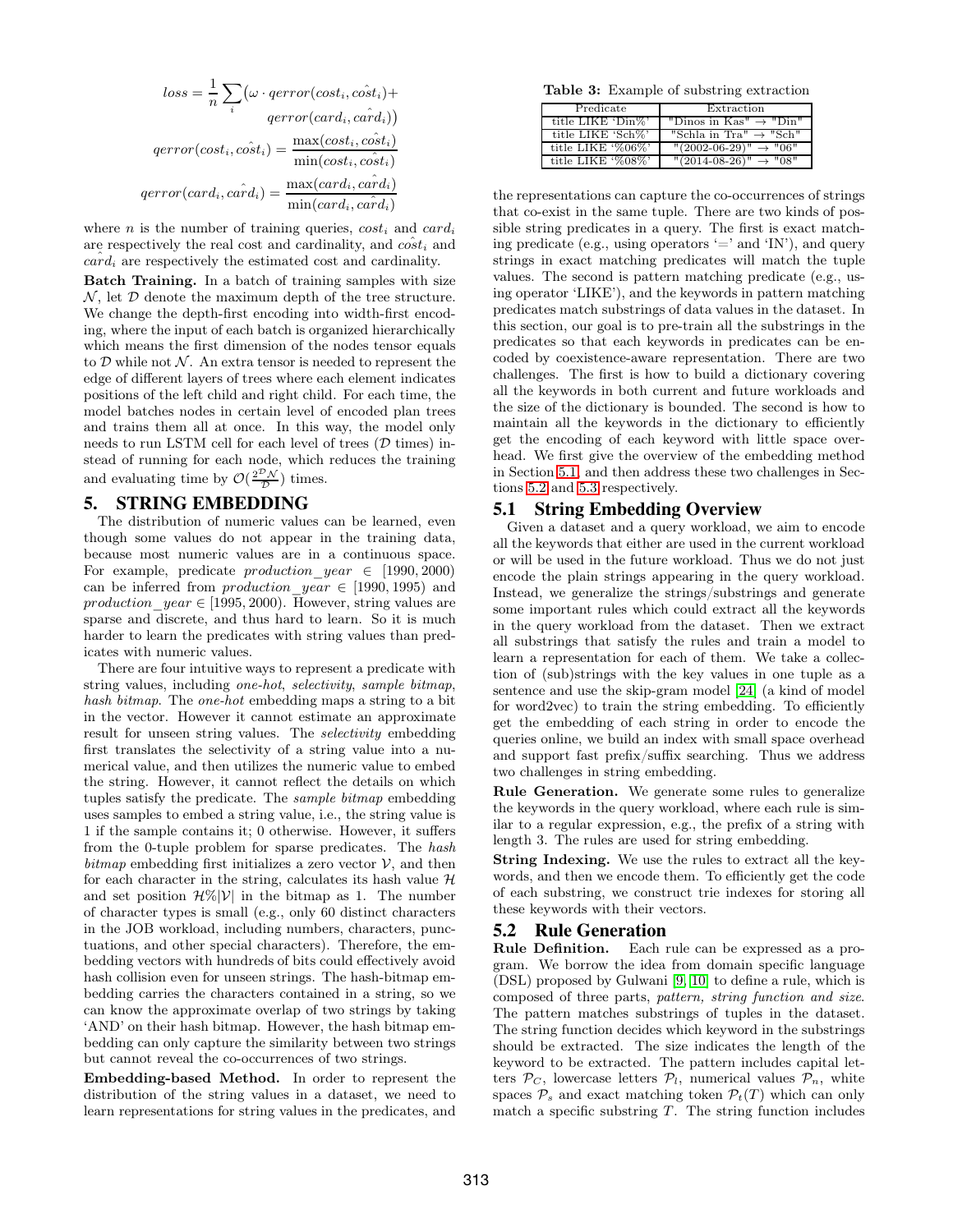<span id="page-7-1"></span>**Table 4:** Candidate rules for "Dinos in Kas"  $\rightarrow$  "Din%"



two types, Prefix and Suffix, which respectively extract the prefix/suffix of the string. The rule is formalized as below:

$$
rule = \langle \mathcal{F}, \mathcal{P}, \mathcal{L} \rangle, \quad \mathcal{F} \in \{ \text{Prefix, Suffix} \}
$$
  
\n
$$
\mathcal{P} \in combination\{ \mathcal{P}_C, \mathcal{P}_1, \mathcal{P}_s, \mathcal{P}_n, \mathcal{P}_t(T) \}
$$
  
\n
$$
\mathcal{P}_C = [A-Z] +; \mathcal{P}_l = [a-z] +; \mathcal{P}_s = whitespace +;
$$
  
\n
$$
\mathcal{P}_n = [0-9] +; \mathcal{P}_t(T) = T;
$$

where  $P$  is a pattern,  $F$  is a string function, and  $\mathcal L$  is the length of a substring.

Rule Candidate Set. Given a keyword in the predicate and a string value in the dataset, we first find all substrings of the string value that match the keyword. Then for each matched substring, we generate all possible patterns that map the keyword to the substring, by enumerating all possible combinations of patterns in  $\mathcal{P}_C$ ,  $\mathcal{P}_l$ ,  $\mathcal{P}_n$ ,  $\mathcal{P}_s$ ,  $\mathcal{P}_t(T)$ . If the predicate is *prefix search* (e.g., LIKE " $Dim\%$ "), then for each possible pattern  $p$ , we generate a rule (prefix,  $p$ , size of the keyword). If the predicate is suffix search, we generate a rule (suffix, p, size of the keyword). If the predicate is substring search, we generate a rule ( $\text{prefix/suffix}, p$ , size of the keyword), based on how the keyword matches the substring. All the possible rules will form a Rule Candidate Set. For example, Table [4](#page-7-1) shows an example on how to generate rules for keywords in prefix searching. Pattern 'Din%' will select value 'Dinos in Kas' in the dataset, and the value 'Dinos in Kas' should be able to generate keyword 'Din' by using some general rules. The size of keyword 'Din' is 3, and it can be the prefix of different substrings of value 'Dinos in Kas'. Different substrings ('Dinos', 'Dinos in',  $\cdots$ ) may have different pattern sets. The pattern set is a set of patterns matching a substring. For example, in the domain of patterns, 'Dinos' can only be matched by 5 possible patterns, and thus it has 5 ways (rules) to generate keyword 'Din' in Table [4.](#page-7-1) Suffix searching is similar to prefix searching but uses suffix functions. Table [5](#page-7-2) shows an example for the containment searching. Different from affix search, it considers both prefix and suffix functions, e.g., '06' is the prefix of substring '06-29' and it's also the suffix of '2002-06'.

Rule Selection. Based on the candidate rules, we aim to find an optimal set of rules, which finds the minimum number of rules to cover the keywords in query workload. However, if we select those too general rules, the number of substrings would be too large. Therefore, we set an upper bound for the total number of extracted substrings.

Let  $\mathcal R$  denote a subset of candidate rule  $C_{\mathcal R}$  which could cover the keywords in the workload,  $S_{\mathcal{R}}$  be the set of substrings which are extracted by rules in  $R$  from the datasets, and  $S_W$  is the set of keywords in the workload. We aim to

<span id="page-7-2"></span>**Table 5:** Candidate rules for "(2002-06-29)" → "%06%"

|                               | Rules                                                                                                              |
|-------------------------------|--------------------------------------------------------------------------------------------------------------------|
|                               | $\langle Prefix, P_t("06") P_t("-"), 2 \rangle$                                                                    |
| $"06-" \rightarrow "06"$      | $\langle Prefix, P_n P_t("6") P_t("-"), 2 \rangle$                                                                 |
|                               | $\langle Prefix, P_nP_t(\text{``-''}), 2 \rangle$                                                                  |
|                               | $\langle Prefix, P_t({}``0") P_n P_t({} ``-") , 2 \rangle$                                                         |
|                               | $\langle Prefix, P_t("06") P_t("-") P_n, 2 \rangle$                                                                |
| $"06-29" \rightarrow "06"$    | $\langle Prefix, P_n P_t("6") P_t("-") P_n, 2 \rangle$                                                             |
|                               | $\langle Prefix, P_nP_t(\text{``-''})P_n, 2 \rangle$                                                               |
|                               | $\langle Prefix, P_t({}``0") P_n P_t({} ``-") P_n, 2 \rangle$                                                      |
|                               | $\langle Prefix, \overline{P_t({}^\omega 06\degree) P_t({}^\omega - \degree) P_n P_t({}^\omega)^n}, 2 \rangle$     |
| $"06-29)" \rightarrow "06"$   | $\langle Prefix, P_n P_t("6") P_t("-") P_n P_t("") \rangle$                                                        |
|                               | $\langle Prefix, P_n P_t("-") P_n P_t("") \rangle$                                                                 |
|                               | $\langle Prefix, P_t({}``0") P_n P_t({} ``-") P_n P_t({} ``)" ) , 2 \rangle$                                       |
|                               | $\langle Suffix, P_t("-")P_t("06"), 2 \rangle$                                                                     |
| $"$ -06" $\rightarrow$ "06"   | $\langle Suffix, P_t("-")P_n P_t("6")$ , 2)                                                                        |
|                               | $\langle Suffix, P_t("-")P_n, 2 \rangle$                                                                           |
|                               | $\langle Suffix, P_t("-")P_t("0")P_n, 2 \rangle$                                                                   |
|                               | $\langle Suffix, P_n P_t("-") P_t("06"), 2 \rangle$                                                                |
| $"2002-06" \rightarrow "06"$  | $\langle Suffix, P_n P_t("-") P_n P_t("6") , 2 \rangle$                                                            |
|                               | $\langle Suffix, P_nP_t(\omega - \nu)P_n, 2 \rangle$                                                               |
|                               | $\langle Suffix, P_n P_t("-") P_t("0") P_n, 2 \rangle$                                                             |
|                               | $\langle Suffix, P_t({}^{\omega}({}^{\omega})P_nP_t({}^{\omega}-{}^{\omega})P_t({}^{\omega}06{\omega}), 2 \rangle$ |
| "(2002-06" $\rightarrow$ "06" | $\langle Suffix, P_t(\lq\lq) \rceil P_n P_t(\lq\lq-') P_n P_t(\lq\lq\lq) \rceil$                                   |
|                               | $\langle Suffix, P_t(\lq^n)P_n P_t(\lq-")P_n, 2 \rangle$                                                           |
|                               | $\langle Suffix, P_t({}``("")P_nP_t({} ``-")P_t({} ``0")P_n, 2 \rangle$                                            |

minimize the size of R with an upper bound B where  $S_{\mathcal{R}}$ contains all strings in  $S_W$ . The problem is formalized below:

$$
\mathcal{R} = arg \min_{\mathcal{R} \subseteq C_{\mathcal{R}}} (|\mathcal{R}|) \quad \text{s.t.} \quad |S_{\mathcal{R}}| < \mathcal{B}, S_{\mathcal{W}} \subseteq S_{\mathcal{R}}
$$

This is an NP-hard problem by a reduction from a classical set cover problem (SCP)[\[3\]](#page-12-14). Now the universe is  $S_W$ , and the subset is  $S_r \cap S_{\mathcal{W}}$  where  $r \in C_{\mathcal{R}}$ . We also have that the union of subsets  $\sum_{r \in C_{\mathcal{R}}} S_r \cap S_{\mathcal{W}}$  equals to the universe  $S_W$ . Our target is to find the minimum number of subsets to cover the universe. We propose a greedy solution to address this problem approximately. We add a rule  $r$  to the rule set  $R$  covering the most substrings in  $S_W$  each time. If the total size of  $S_{\mathcal{R}}$  exceeds the bound  $\mathcal{B}$ , we remove the rule r with the largest  $S_r$  and repeat. For example, consider three rules in the Table [5,](#page-7-2)  $\langle Prefix, P_t("06"), 2 \rangle$ ,  $\langle Prefix, P_n, 2 \rangle$ and  $\langle Suffix, P_t(\lq m)P_nP_t(\lq - \rq D_n, 2\rangle)$ . The first rule can only extract '06'. The second rule can extract 5 substrings including {'20', '06', '29', '08', '26'}. The third rule can extract {'06', '08'}. The third rule would be selected in our algorithm, because it's general and will not extract too many substrings. Based on the selected rules, we generate all the string values in the dataset and store the extracted substrings in the dictionary.

#### <span id="page-7-0"></span>5.3 String Indexing

There could be a large number of strings and it is expensive to maintain all strings in a dictionary. In order to avoid storing a huge number of duplicate tokens, we build a trie index to store the mapping from a string to its code.

String Indexing. We use both prefix trie and suffix trie as string index. Substrings extracted by the prefix function are stored into prefix trie and substrings extracted by the suffix function are stored in suffix trie. So each string in the dictionary must have one or two paths in the index. Leaf nodes of the trie index are representation vectors of strings.

Online Searching. When a new query comes, there may be some query strings which do not exist in the dictionary. These query strings may be in prefix searching (LIKE s%), suffix searching(LIKE %s), keyword searching(=) or containment searching(LIKE  $\%s\%$ ). For prefix search, we search the longest prefix of the query string. For suffix search, we search the longest suffix of the query string. For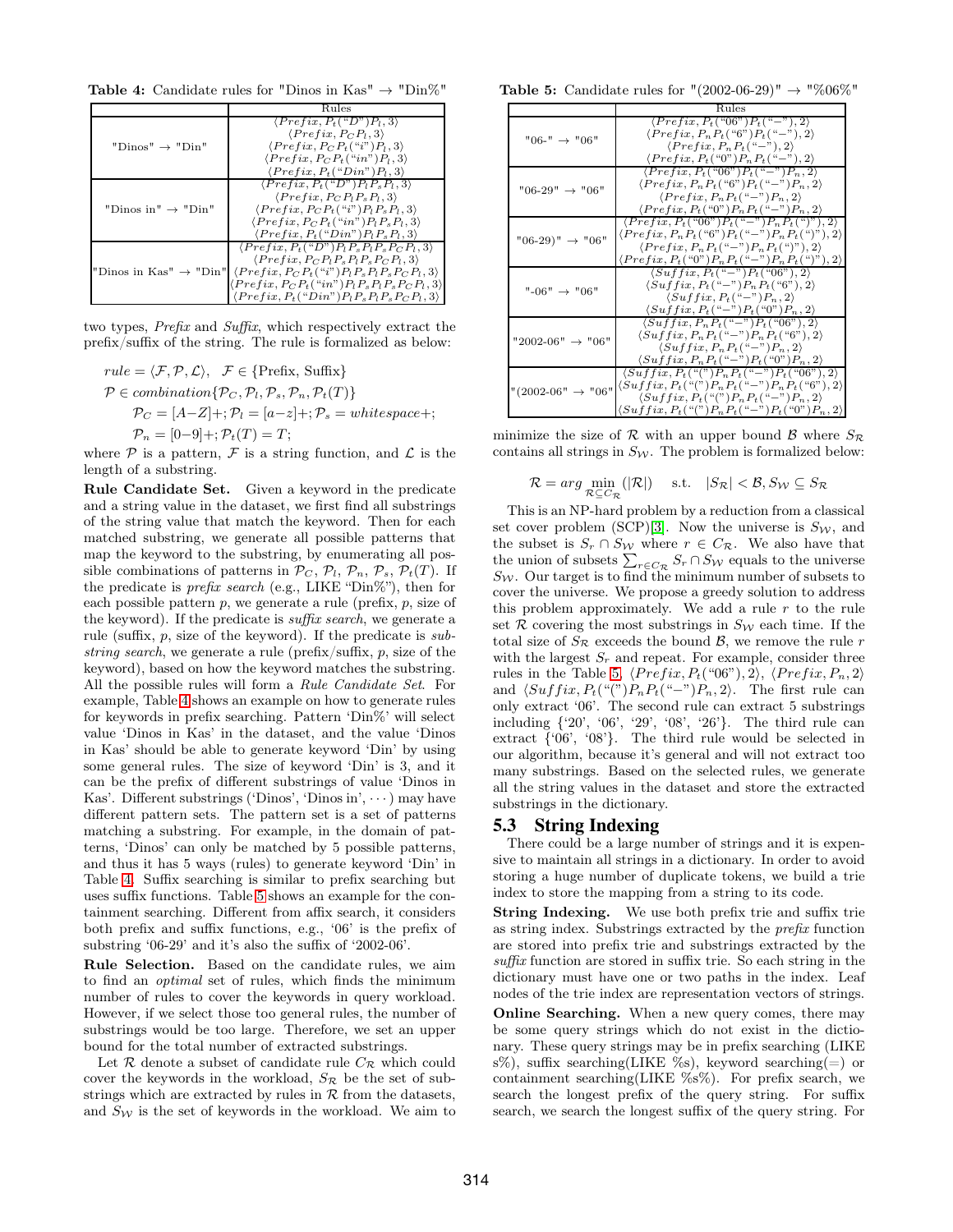Table 6: Methods on JOB workload

<span id="page-8-4"></span>

| Methods      | Represent Predicate Estimate |                         |        | String               | Sample         |
|--------------|------------------------------|-------------------------|--------|----------------------|----------------|
|              |                              | Network Network Network |        | Encoding             | Bitmap         |
| PostgreSQL   | No                           | No                      | No     | No                   | No             |
| $MV$ SQL     | No                           | No                      | No     | No                   | No             |
| Oracle       | No                           | No                      | No     | No                   | N <sub>o</sub> |
| <b>MSCN</b>  | No                           | <b>CNN</b>              | Single | No                   | Yes/No         |
| <b>TNN</b>   | NΝ                           | <b>LSTM</b>             | Multi  | $Rule+EmbedYes/No$   |                |
| <b>TLSTM</b> | LSTM                         | LSTM                    | Multi  | $Rule + EmbedYes/No$ |                |
| TPool        | LSTM                         | Pool                    | Multi  | $Rule+EmbedYes/No$   |                |

other searches, we search both the longest prefix and longest suffix of the query string, and then pick the longest one as the representation. Considering "title LIKE 'Dino%'", we search the prefix trie and take the representation of 'Din' as the representation of 'Dino'.

#### <span id="page-8-6"></span>6. SUPPORTING DATABASE UPDATES

Our model can be extended to support database changes, including tuple update, column update and table update.

(1) Tuple update. The estimator reserves (e.g., 500 bits) in each sample bitmap for tuple insertion. When tuples are added, the estimator samples new tuples in the same ratio with original data sampling, and fills the reserved bits with 0 or 1 based on the effect that whether the samples satisfy the query. When tuples are deleted, we just update the sample bits. The updated sample bitmap for each query can be input into the model for evaluation directly. When tuples are updated, samples would also be updated locally, and the estimator will recalculate the sample bitmap for each query. The updated sample bitmap for each query can be input into the model for evaluation directly. If many tuples are updated, we fine-tune the model online by training some queries related to the updated tuples incrementally.

(2) Column update. The estimator reserves several bits in one-hot column vector for each table. When a column is inserted, the estimator selects a bit representing the new column and calculates the sample bitmap online. Besides, the estimator fine-tunes the updated table and its ancestors in the query tree incrementally. For column deletion, the model does not need to make any change online.

(3) Table update. The estimator reserves several bits in the one-hot table vector and column vector. When a table is inserted, the estimator selects a bit representing the new table, selects bits representing the columns in the new table and calculates the sample bitmap online. Besides, the estimator also fine-tunes the created table and its ancestors in the query tree incrementally. For table deletion, the model does not need to make any change online.

#### <span id="page-8-0"></span>7. EXPERIMENTS 7.1 Experiment Setting

Datasets. We use the real datasets IMDB and JOB [12]. It is much harder to estimate the cardinality and cost on the IMDB dataset than TPC-H, because of the correlations and skew distributions of the IMDB dataset. The IMDB dataset includes 22 tables, which are joined on primary keys and foreign keys. We build indexes on primary and foreign keys. We use two types of query workloads for tesing.

(1) The first workload type contains predicates with numeric attributes only [12]. We use three widely-used workloads in previous works:  $(i)$  easy workload Synthetic,  $(ii)$ medium workload Scale, and  $(iii)$  hard workload  $JOB$ -light<sup>[1](#page-8-2)</sup>. Synthetic contains queries with 0-2 joins and there are 5000

<span id="page-8-2"></span>

<span id="page-8-5"></span>

#### (a) Card Validation Error (b) Cost Validation Error Figure 6: Validation Error on Numeric Workload

queries. Scale contains queries with 0-4 joins and there are 500 queries. JOB-light contains queries with 1-4 joins and there are 70 queries. We generate 100K queries with 0-3 joins. We take 90% as training data and 10% as validation data, and the three workloads as the test data.

(2) The second workload type contains complex predicates with string attributes. We generate training data based on the join graph of IMDB and predicates used in the JOB workloads. We generate 50,000 queries on single tables, 50,000 queries with 0-4 joins, and 50,000 queries with more than 5 joins. We obtain the plans for these queries from PostgreSQL and use them to train our model. We take 90% of generated queries as training data and 10% as validation data. The 113 JOB queries<sup>[2](#page-8-3)</sup> are taken as the test workload. Methods. Table [6](#page-8-4) shows the baseline methods. We compare with three traditional cost estimators from two open sourced databases (PostgreSQL 9.5.19 and MySQL 5.7.26) and a commercial database (Oracle 18.4.0.0.0). MSCN uses a multi-set convolutional neural network to learn the cardinality of SQL queries, but it doesn't support string predicates and does not support cost estimation. To extend MSCN to estimate the cost, we utilize PostgreSQL by taking the estimated cardinality of MSCN as input. TNN uses fully connected neural network (NN) as the representation layer and LSTM as the predicate embedding layer. TLSTM uses a LSTM as the representation layer and LSTM as the predicate layer. TPool uses LSTM as the representation layer and min-max pooling (Pool) as the predicate layer.

**Environment.** We use a machine with  $Intel(R)$   $Xeon(R)$ CPU E5-2630 v4, 128GB Memory, and GeForce GTX 1080.

#### <span id="page-8-1"></span>7.2 Numeric predicates only

As existing methods only support the predicates with numerical values, we report the results of different methods on the workload with numeric predicates only. After models are converged, we test them on the workload including Synthetic, Scale and JOB-light. Figure [6](#page-8-5) shows the validation errors, and Tables [7,](#page-9-1) [8](#page-9-2) show the test errors.

Sample vs Non-Sample. The methods with sample bitmap (e.g., TLSTM and MSCN) outperform the methods without bitmap (e.g., TLSTM-NoSamp and MSCN-NoSamp) on both the validation and test workloads, because sample bitmap reveals both the distribution of data and the semantic of predicates explicitly, and the model easily extracts the approximate intermediate result distribution from the bitmap. Tree-structured Model vs CNN. TLSTM outperforms MSCN, because the tree-structured model could capture the query predicate and learn the semantic of them much better than convolutional network. However, MSCN and TLSTM make no much difference on validation queries because the validation workload contains only easy queries like the training

<span id="page-8-3"></span> $2$ https://github.com/gregrahn/join-order-benchmark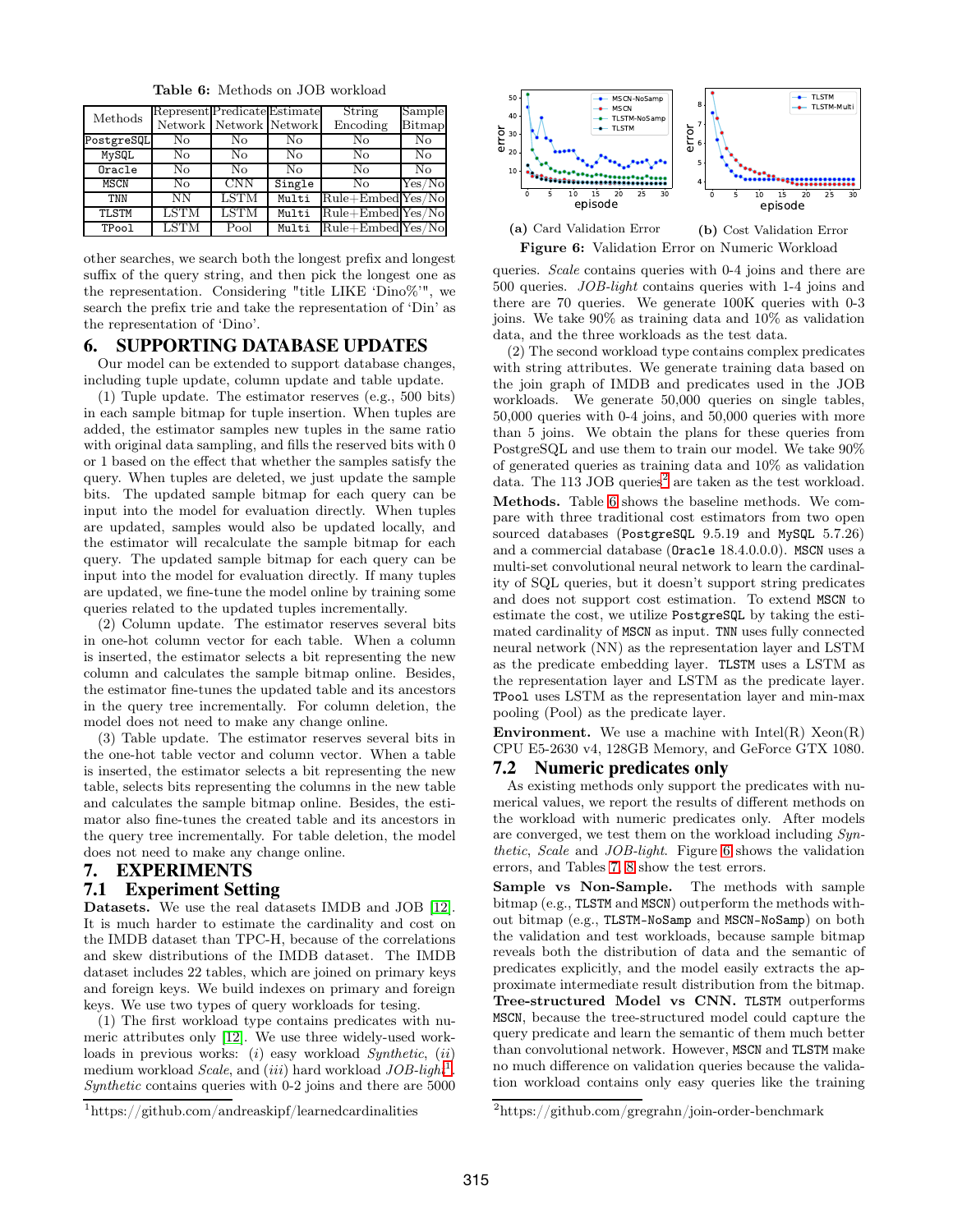<span id="page-9-1"></span>Table 7: Cardinality on numeric workloads(test errors)

| Synthetic    | median            | 90th              | 95th | 99th              | max              | mean              |
|--------------|-------------------|-------------------|------|-------------------|------------------|-------------------|
| PostgreSQL   | 1.69              | 9.57              | 23.9 | 465               | 373901           | 154               |
| MySQL        | 2.07              | 22.6              | 50.6 | 625               | 458835           | 353               |
| Oracle       | 1.97              | 12.4              | 40.1 | 473               | 545912           | 378               |
| MSCN-NoSamp  | 2.14              | 6.72              | 11.5 | 114               | 1870             | 23.6              |
| TLSTM-NoSamp | 1.97              | 5.53              | 9.13 | 81.5              | 988              | 10.3              |
| MSCN         | 1.19              | 3.32              | 6.84 | 30.51             | 1322             | 2.89              |
| TNN          | 1.40              | 5.51              | 10.7 | 43.1              | 441              | 3.57              |
| TLSTM        | 1.20              | 3.21              | 6.12 | 25.2              | 357              | 2.87              |
| TPool        | $\overline{1.18}$ | $\overline{3.19}$ | 6.05 | $\overline{24.5}$ | $\overline{323}$ | $\overline{2.81}$ |
| Scale        | median            | 90th              | 95th | 99th              | max              | mean              |
| PostgreSQL   | 2.59              | 200               | 540  | 1816              | 233863           | 568               |
| MySQL        | 3.08              | 90.1              | 329  | 7534              | 54527            | 426               |
| Oracle       | 2.43              | 114               | 482  | 3412              | 102833           | 397               |
| MSCN-NoSamp  | 2.33              | 96.1              | 257  | $\overline{11}10$ | 4013             | 131               |
| TLSTM-NoSamp | 2.06              | 69                | 176  | 931               | 3295             | 78.2              |
| MSCN         | 1.42              | 37.4              | 140  | 793               | 3666             | 35.1              |
| <b>TNN</b>   | 1.59              | 58.7              | 141  | 573               | 2238             | 31.3              |
| TLSTM        | 1.43              | 38.8              | 139  | 469               | 1892             | 28.1              |
| TPool        | 1.42              | 37.3              | 125  | 345               | 1813             | 26.3              |
| JOB-light    | median            | 90th              | 95th | 99th              | max              | mean              |
| PostgreSQL   | 7.93              | 164               | 1104 | 2912              | 3477             | 174               |
| MySQL        | 9.55              | 303               | 685  | 2256              | 2578             | 149               |
| Oracle       | 8.32              | 374               | 976  | 2761              | 3331             | 157               |
| MSCN-NoSamp  | 5.43              | 126               | 978  | 1310              | 2020             | 100               |
| TLSTM-NoSamp | 5.18              | 97.3              | 613  | 864               | 1541             | 72.3              |
| <b>MSCN</b>  | 3.82              | 78.4              | 362  | 927               | 1110             | 57.9              |
| <b>TNN</b>   | 2.95              | 76.8              | 275  | 799               | 902              | 49.8              |
| <b>TLSTM</b> | 3.73              | 50.8              | 157  | 256               | 289              | 24.9              |
| TPool        | 3.51              | 48.6              | 139  | 244               | 272              | $\overline{24.3}$ |

workload, and the sample bitmap of length 1000 is sufficient to represent distribution of each intermediate result and brings little error for the cardinality estimation of queries. Thus the advantage of tree-structured model is not significant on easy queries for cardinality estimation. However, if we apply the model to harder queries like the JOB-light workload, then small bias or 0-tuple problem of the sample bitmap would lead to large errors of the estimated cardinality. On the JOB-light workload, TLSTM outperforms MSCN by 20% on mean error for cardinality estimation, and 40% for cost estimation. On the Scale workload, TLSTM outperforms MSCN by 2 times on max error for cardinality estimation and cost estimation. On Synthetic workload, TLSTM outperforms MSCN by 4 times on max error for cardinality estimation and 3 times for cost estimation. The main reasons are three-fold. (1) Tree-structured model is good at representing complicated plans and predicates. (2) Tree-structured model captures more correlations for complex queries. (3) Cost model used by MSCN is hard to be tuned.

LSTM vs TNN. On the JOB-light workload. For cardinality estimation, TLSTM outperforms TNN by 3 times on max error and 2 times on the mean error. While for cost estimation, TLSTM outperforms TNN by 3 times on mean error and max error. On the Synthetic workload, TLSTM outperforms TNN on all the cardinality errors. On the Scale workload, TLSTM outperforms TNN on all the cardinality errors and cost errors. TLSTM outperforms TNN on harder queries for cardinality estimation and cost estimation. These results show that LSTM uses the representation model to learn more robust representations for sub-plans, as LSTM has an extra channel to avoid information vanishing for complex queries. Multi-Learning vs Cost Only Learning. On the JOBlight workload, multitask technique can help the model to achieve 3 times improvement on 90-99th, mean and max error for cost estimation. On the Synthetic work-

<span id="page-9-2"></span>Table 8: Cost on numeric workloads (test errors)

| <i><u>normoute</u></i> ( <i>cope</i> criore) |                   |                   |                   |                   |                                        |                   |  |  |  |  |
|----------------------------------------------|-------------------|-------------------|-------------------|-------------------|----------------------------------------|-------------------|--|--|--|--|
| Synthetic                                    | median            | 90 <sub>th</sub>  | 95th              | 99th              | max                                    | mean              |  |  |  |  |
| PostgreSQL                                   | 15.1              | 65.1              | 173               | 1200              | 8040                                   | 62.7              |  |  |  |  |
| MySQL                                        | 4.51              | 39.7              | 94.7              | 449               | 7203                                   | 32.4              |  |  |  |  |
| Oracle                                       | 6.72              | 41.1              | 124               | 796               | 6674                                   | 56.1              |  |  |  |  |
| MSCN-NoSamp                                  | 10.3              | 24.7              | 234               | 569               | 2110                                   | $\overline{31.6}$ |  |  |  |  |
| TLSTM-NoSamp                                 | 5.34              | 21.2              | 153               | 328               | 1345                                   | 19.8              |  |  |  |  |
| <b>MSCN</b>                                  | 3.14              | 7.43              | 18.1              | 65.8              | 739                                    | 10.3              |  |  |  |  |
| TNN                                          | 1.49              | 4.50              | 10.6              | 61.5              | 718                                    | 4.35              |  |  |  |  |
| TLSTM                                        | 1.56              | 4.47              | 10.7              | 57.7              | 689                                    | 4.45              |  |  |  |  |
| TLSTM-Multi                                  | 1.49              | 4.33              | 10.2              | 55.8              | 624                                    | 4.16              |  |  |  |  |
| TPool                                        | $\overline{1.48}$ | $\overline{4.12}$ | 10.1              | $\overline{47.6}$ | 532                                    | $\overline{3.99}$ |  |  |  |  |
| Scale                                        | median            | 90 <sub>th</sub>  | 95th              | 99th              | max                                    | mean              |  |  |  |  |
| PostgreSQL                                   | 13.3              | 38.9              | 81.1              | 718               | 1473                                   | 35.7              |  |  |  |  |
| MySQL                                        | 4.25              | 37.4              | 131               | 577               | 5157                                   | 40.7              |  |  |  |  |
| Oracle                                       | 6.49              | 27.7              | 61.4              | 623               | 3612                                   | 31.5              |  |  |  |  |
| MSCN-NoSamp                                  | 3.32              | 20.9              | 30.5              | 274               | 1173                                   | 21.2              |  |  |  |  |
| TLSTM-NoSamp                                 | 2.19              | 13.4              | $\overline{21.7}$ | 228               | 1162                                   | 14.9              |  |  |  |  |
| <b>MSCN</b>                                  | 1.79              | 10.6              | $\overline{27.1}$ | 88.8              | 1027                                   | 8.22              |  |  |  |  |
| TNN                                          | 1.61              | 5.37              | 13.5              | 72.7              | 714                                    | 5.53              |  |  |  |  |
| TLSTM                                        | 1.58              | 5.51              | 14.4              | 70.1              | 611                                    | 5.21              |  |  |  |  |
| TLSTM-Multi                                  | 1.56              | 5.56              | 12.2              | 68.6              | $\overline{254}$                       | 4.41              |  |  |  |  |
| TPool                                        | $1.\overline{54}$ | 5.29              | $\overline{11.9}$ | 67.6              | 254                                    | $\overline{4.39}$ |  |  |  |  |
| JOB-light                                    | median            | 90th              | 95th              | 99th              | max                                    | mean              |  |  |  |  |
| PostgreSQL                                   | 26.8              | 332               | 696               | 2740              | 3020                                   | 173               |  |  |  |  |
| MySQL                                        | 9.47              | 102               | 342               | 1293              | 2228                                   | 84.5              |  |  |  |  |
| Oracle                                       | 12.3              | 157               | 278               | 1366              | 1825                                   | 102.1             |  |  |  |  |
| MSCN-NoSamp                                  | 12.4              | 152               | 231               | 1071              | 1553                                   | 62.7              |  |  |  |  |
| TLSTM-NoSamp                                 | 10.4              | 103               | 217               | 986               | 1271                                   | 38.3              |  |  |  |  |
| <b>MSCN</b>                                  | 4.75              | $\overline{11.3}$ | 40.1              | 563               | 987                                    | 27.4              |  |  |  |  |
| TNN                                          | 2.06              | 25.5              | 134               | 293               | 401                                    | 19.1              |  |  |  |  |
| TLSTM                                        | 3.66              | 32.1              | 80.3              | 445               | 583                                    | 17                |  |  |  |  |
| TLSTM-Multi                                  | $\overline{1.85}$ | 13.2              | 22.9              | 95                | $\overline{1}\overline{2}\overline{3}$ | 5.81              |  |  |  |  |
| TPool                                        | $\overline{1.85}$ | 11.1              | $\overline{20.3}$ | 101               | 125                                    | 5.76              |  |  |  |  |
|                                              |                   |                   |                   |                   |                                        |                   |  |  |  |  |

load, TLSTM-Multi outperforms TLSTM on all the cost errors. On the Scale workload, TLSTM-Multi outperforms TLSTM by more than 2 times on max error for cost estimation. The reason is that multitask learning can improve the generalization ability of the model for complex queries.

Traditional vs Learning-based. Learning-based methods (MSCN, TLSTM, TPool) outperform traditional approaches (PostgreSQL, MySQL, Oracle), because traditional methods rely on the independent assumption among different columns while learning-based methods can capture the correlations between columns/tables. Our model achieves the best performance, as our model captures more correlations.

#### <span id="page-9-0"></span>7.3 Both string and numeric predicates

To investigate our string encoding techniques, we divide the training data into two parts and train on them respectively. The first is workload without join, and the second is workload with multiple joins. All these training queries contain complicated predicates on both numeric and string values. Firstly, we train our models on the first workload and test them on single table workload, and this can compare the performance of different predicate embedding techniques directly. Secondly, we train our models on the second workload and evaluate them on 113 JOB queries, and this can compare the effects of different predicate embedding techniques on complicated queries estimation.

#### *7.3.1 Evaluation on single table workload*

The predicates in the workload contain string equal search, string pattern search, range query and numeric equal search. For conjunction predicates, the complex predicates are composed of expressions with 'AND' and 'OR' semantics. The most complex predicate in the workload has 4 boolean conjunctions and 5 expressions. We set the batch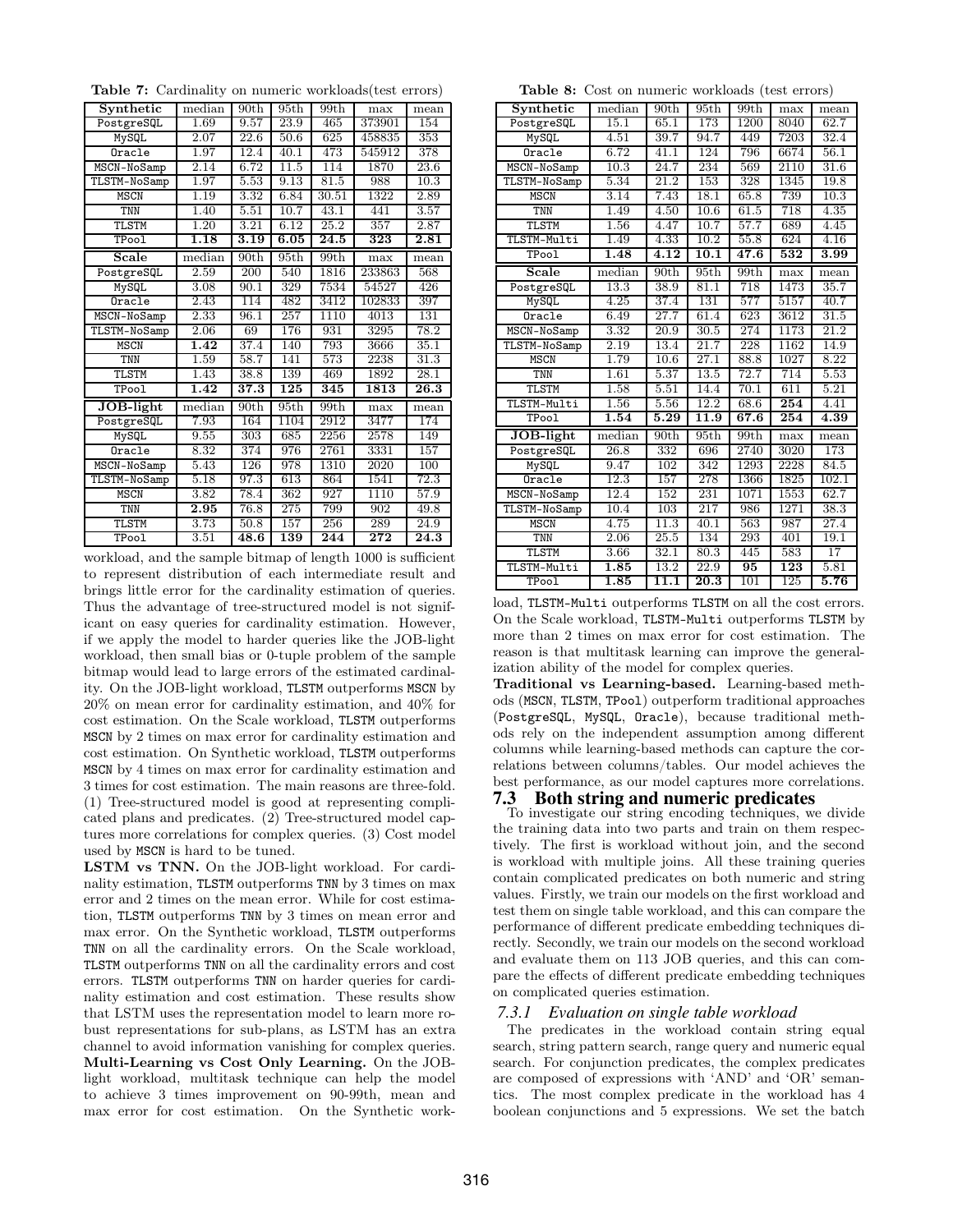<span id="page-10-1"></span>

| $\rm Cardinality$ | median   | 90 <sub>th</sub> | $95{\rm th}$ | 99th    | max     | mean  | $\rm Cost$    | median | 90 <sub>th</sub> | 95 <sub>th</sub> | 99th   | max  | mean |
|-------------------|----------|------------------|--------------|---------|---------|-------|---------------|--------|------------------|------------------|--------|------|------|
| PostgreSQL        | 184      | 8303             | 34204        | 106000  | 670000  | 10416 | PostgreSQL    | 4.90   | 80.8             |                  | 3577   | 4920 | 105  |
| MySQL             | 104      | 28157            | 213471       | 1630689 | 2487611 | 60229 | MySQL         | 7.94   | 691              |                  | 1568   | 1943 | 173  |
| Oracle            | 119      | 55446            | 79106        | 697790  | 927648  | 34493 | Oracle        | 6.63   | 49               | 246              | 630    | 1274 | 55.3 |
| TLSTM-Hash        | 11.1     | 207              | 359          | 824     | 1371    | 83.3  | TLSTM-Hash    | 4.47   | 53.6             | 49               | 239    | 478  | 24.1 |
| TLSTM-Emb         | 11.6     | 181              | 339          | 777     | 1142    | 70.2  | TLSTM-Emb     | 4.12   |                  | 44.              | 105    | 166  | 10.3 |
| TLSTM-EmbRule     | 10.9     | 136              | 227          | 682     | 904     | 55.0  | TLSTM-EmbRule | 4.28   | 13.3             | 22.5             | 104    | 126  | 8.6  |
| TPool             | $10.1\,$ | 74.7             | 193          | 679     | 798     | 47.5  | TPool         | 4.07   |                  |                  | $-63.$ | 67.3 | 7.06 |

Table 9: Test errors on the JOB workload with strings

<span id="page-10-0"></span>

Figure 7: Cardinality Error on Single Table Queries size as 64 and divide all 50,000 queries into 782 batches. We take the first 700 batches as the training data, and the remainders as test data. We use the Adam optimizer and the learning rate is 0.001. Since the semantic of predicates has no much effect on execution cost on single table queries (Scan operation on the same table takes similar time no matter what predicate is.), we only report the error for cardinality estimation in Figure [7.](#page-10-0)

Hash Bitmap vs String Embedding. TLSTM-Hash performs the worst for cardinality estimation on test queries and its convergence speed is the slowest. TLSTM-Emb outperforms TLSTM-Hash by 30% on cardinality error, because string embedding can capture coexistence relation among different strings to improve the performance on the test workload.

Rule vs No-Rule. As the rules can pre-train many more strings and encode them with more accurate distributed representations, TLSTM-EmbRule can cover more strings and thus outperforms TLSTM-Emb by around 15%.

Tree-Pooling Predicate vs Tree-LSTM Predicate. TPool outperforms TLSTM-EmbRule by 20% on test workload, because the tree structure with Min-Max pooling is more capable of representing compound predicate in semantic, and it can learn a better predicate representation with stronger generalization ability.

#### *7.3.2 Evaluation on the JOB workload*

We train the representation and output layers on 100,000 queries with multiple joins. We take 90% of multi-table join queries as training data and 10% of them as validation data. We train the model until the validation cardinality error will not decrease anymore, and then we evaluate the trained model on the JOB queries. The estimation errors are shown in Table [9.](#page-10-1)

Traditional vs Learning-based. Experimental results show that traditional methods (PostgreSQL,MySQL,Oracle) have large errors on cardinality estimation for harder queries in the JOB workload. The reason is that distribution information passed to the root of the plan is not accurate using statistical or sampling methods, and traditional methods estimate cardinality of most of queries as 1 (the true value is from 0 to millions). The cost estimation error is less than cardinality estimation, and the learning-based methods still outperform traditional methods by 1-2 orders of magnitude.

Hash Bitmap vs String Embedding. TLSTM-Emb outperforms TLSTM-Hash on 90-99th errors, max error and mean er-

<span id="page-10-2"></span>

Figure 8: Estimation errors on the JOB workload. The box boundaries are at the 25th/50th/75th percentiles ror for cardinality estimation, because the string embedding not only represents the correlations among columns but the correlations among tables, and the methods with string embedding perform better for cardinality estimation on complex queries with multiple joins. Moreover, the performance difference for cost estimation is even larger. TLSTM-Emb outperforms TLSTM-Hash by 2 times on mean and 99th cost errors, and 3 times on max, 95th and 90th cost errors. The improvement on complex queries for cost estimation is due to the correlations carried by string embedding.

Rule vs No-Rule. TLSTM-EmbRule outperforms TLSTM-Emb on all the errors for cardinality estimation, especially on 90- 99th errors, max error and mean error. The methods with rules achieve better performance, because the rules extract lots of substrings from datasets so that all the keywords in the workload are trained and the distribution representations of strings contain more coexistence relations. Complex queries tend to gain more benefit from rules, because errors would accumulate rapidly for complex queries. Similar to cardinality estimation, TLSTM-EmbRule also outperforms TLSTM-Emb on 90-95th, max and mean errors on cost errors.

Tree-Pooling Predicate vs Tree-LSTM Predicate. The difference between TLSTM-EmbRule and TPool is the structure of the predicate embedding model, and TPool outperforms TLSTM-EmbRule on all the cardinality errors and cost errors. This is because that the tree model with Min-Max Pooling can represent the compound predicate better and train a more robust model for cardinality and cost estimation. On 99th and max errors for cost estimation, TPool outperforms TLSTM-EmbRule by 1.5-2 times, because the predicates representation trained by the Min-Max Pooling structure still keeps accurate for complex queries.

Distribution of errors. Figure [8](#page-10-2) shows the error variance on the JOB workload. For PostgreSQL, we have tuned the factor of page IO so that the unit of the estimated cost equals to the unit of time (milliseconds). However, it still overestimates the cost and underestimates the cardinality, and the maximal error is very large. Our methods underestimate both cost and cardinality of queries, but errors of our methods are more concentrated and smaller. We draw the real time and estimated cost together in Figure [9,](#page-11-0) which is more intuitive and comprehensive. The cost estimated by TPool fits the real time very well. PostgreSQL can not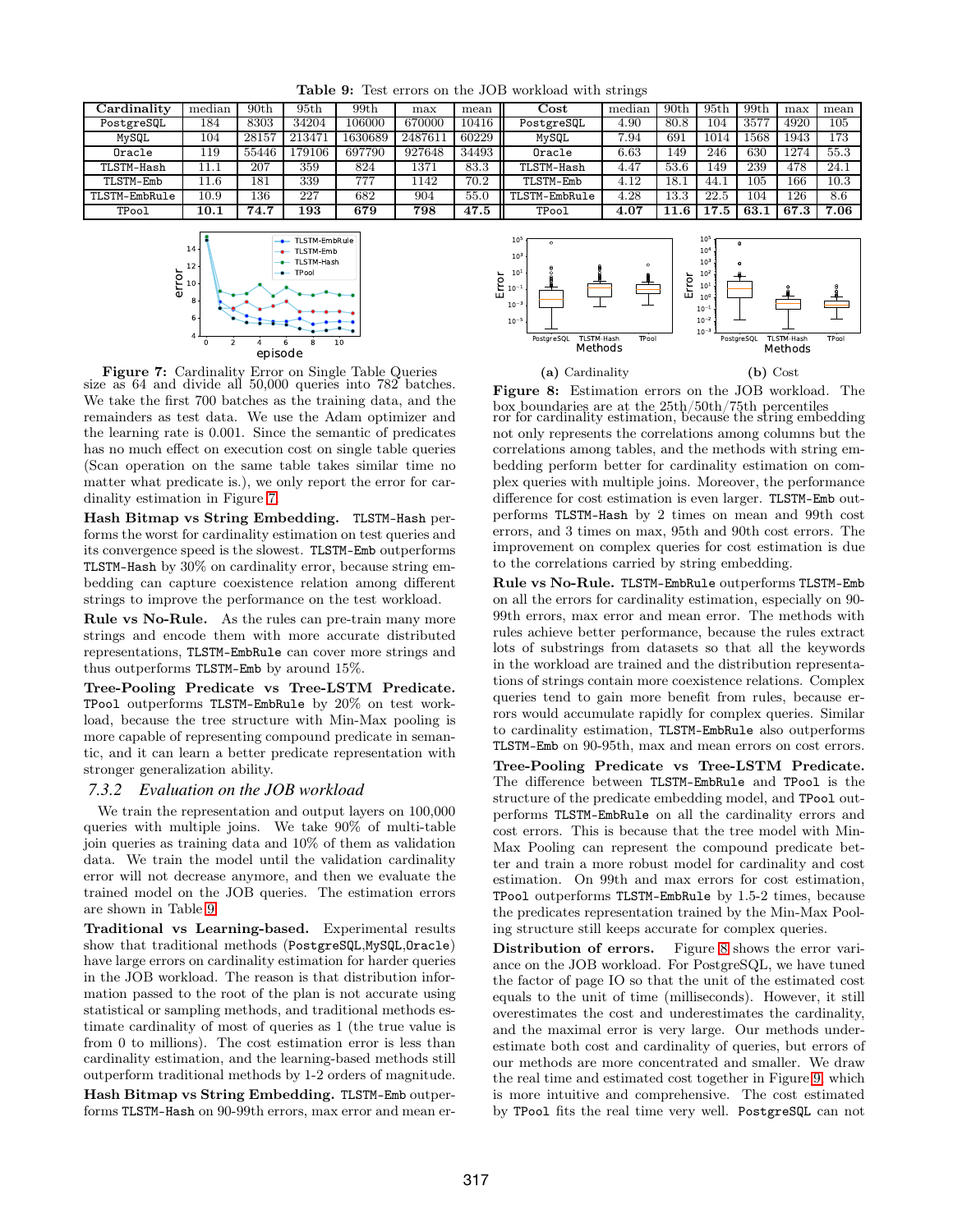<span id="page-11-0"></span>



<span id="page-11-2"></span><span id="page-11-1"></span>

| <b>Table 10:</b> Time and Errors on Varying Training Sizes       |                          |  |  |  |  |  |  |     |      |  |  |
|------------------------------------------------------------------|--------------------------|--|--|--|--|--|--|-----|------|--|--|
| Training Size $(K)$   20   40   60   80   100                    |                          |  |  |  |  |  |  | 120 | 140  |  |  |
| Cardinality Error   134   101   72.3   55.1   50.1   47.5   49.0 |                          |  |  |  |  |  |  |     |      |  |  |
| Time (Minutes)   103   149   208   251   302   352   406         |                          |  |  |  |  |  |  |     |      |  |  |
| <b>Table 11:</b> Efficiency on estimation of 113 queries (ms)    |                          |  |  |  |  |  |  |     |      |  |  |
| PostgreSQL MySQL Oracle MSCN TLSTM TPool TPoolBatch              |                          |  |  |  |  |  |  |     |      |  |  |
| 18.9                                                             | 22.1 17.6 14.2 70.3 47.3 |  |  |  |  |  |  |     | 3.63 |  |  |

estimate the small cost at all and the estimated cost is very scattered. The error variance of TLSTM-Hash is between the TPool and PostgreSQL.

#### 7.4 Efficiency

Training Time. We show the training time on the queries with 0-12 joins and test errors on the JOB workload with varying training sizes in Table [10.](#page-11-1) We can see that our method takes about 5 hours to train 10K queries.

Estimation Time. We evaluate the online estimation time. Table [11](#page-11-2) shows the efficiency of different methods on 113 queries on the JOB workload. The Batch indicates whether the batch technique described in Section [4.3](#page-5-0) is used. The estimation time of PostgreSQL/MySQL/Oracle is obtained from the planning time without query optimization. TLSTM and TPool estimate these queries one by one, and TPoolBatch estimates these queries in batch. TPoolBatch outperforms TPool by one order of magnitude, because the batch evaluation reduces the number of times computing the model, and increases the parallelism as discussed in Section [4.3.](#page-5-0) TPool outperforms TLSTM by 50%, because treepooling replaces neural networks in the predicate model and has less computation cost in estimation.

#### 7.5 Database Update

We evaluate our method on database update. As table cast-info has the most join relations in the JOB join graph (it has 3.6 million tuples and can join with 12 tables), we use this table for tuples update. As table movie-keyword has lots of related queries in the test workload (over a half in Synthetic, Scale and JOB-light), we use this table for table update. As the attribute role-id is frequent in the predicate, we use this column for column update.

Firstly, we remove table movie-keyword from the database, and remove column role-id from table cast-info. Secondly, we extract 3,000,000 tuples (around 10%) from table cast-info as inserted tuples, and train the model on the remainder tuples. For tuple insertions, we insert 1,000,000 tuples each time and insert 3 times to table cast-info. For column insertion, we insert column role-id to table cast-info. For table insertion, we insert table movie-keyword. Table [12](#page-11-3) shows the affected queries by the updates.

After tuple update, we directly estimate our model using the model in Section [6.](#page-8-6) After column/table update, we fine tune our method by online training some queries, where

| Table 12: Affected queries by database updates |  |  |  |  |  |  |
|------------------------------------------------|--|--|--|--|--|--|
|------------------------------------------------|--|--|--|--|--|--|

<span id="page-11-3"></span>

| $\#$ Affected queries      |      |     | Synthetic Scale JOB-light JOB |     |
|----------------------------|------|-----|-------------------------------|-----|
| total                      | 5000 | 500 | 70                            | 113 |
| insert tuples to cast-info | 1614 | 209 | -35                           | .57 |
| insert column role-id      | 508  | .57 | 15                            | -26 |
| insert table movie-keyword | 1628 | 231 | 42                            | 75  |

<span id="page-11-4"></span>Table 13: Number of queries used by fine-tuning

| $\#$ Queries               |     |     | Synthetic Scale JOB-light JOB |     |
|----------------------------|-----|-----|-------------------------------|-----|
| insert column role-id      | 100 | 100 | 100                           | 200 |
| insert table movie-keyword | 150 | 150 | 150                           | 300 |

<span id="page-11-6"></span><span id="page-11-5"></span>

Figure 10: Errors with Database Changes Table [13](#page-11-4) shows the number of queries used for fine tuning. Table [14](#page-11-5) shows the running time for fine tuning. We can see that for tuple updates, we do not need to online tuning the model. For column and table update, our method only

takes several seconds for fine tuning. After database updates and fine tuning, we run the test workloads. Figure [10](#page-11-6) shows the estimation errors. We can see that the errors are similar with those without updates, because the sample bitmap and our fine-tuning method can capture the plan semantics and data correlations.

## 8. CONCLUSION

In this paper, we proposed an end-to-end learning-based tree-structured cost estimator for estimating both cost and cardinality. We encoded query operation, meta data, query predicate and some samples into the model. The model contained embedding layer, representation layer and estimation layer. We proposed an effective method to encode string values into the model to improve the model generalization. Extensive results on real datasets showed that our method outperformed existing techniques.